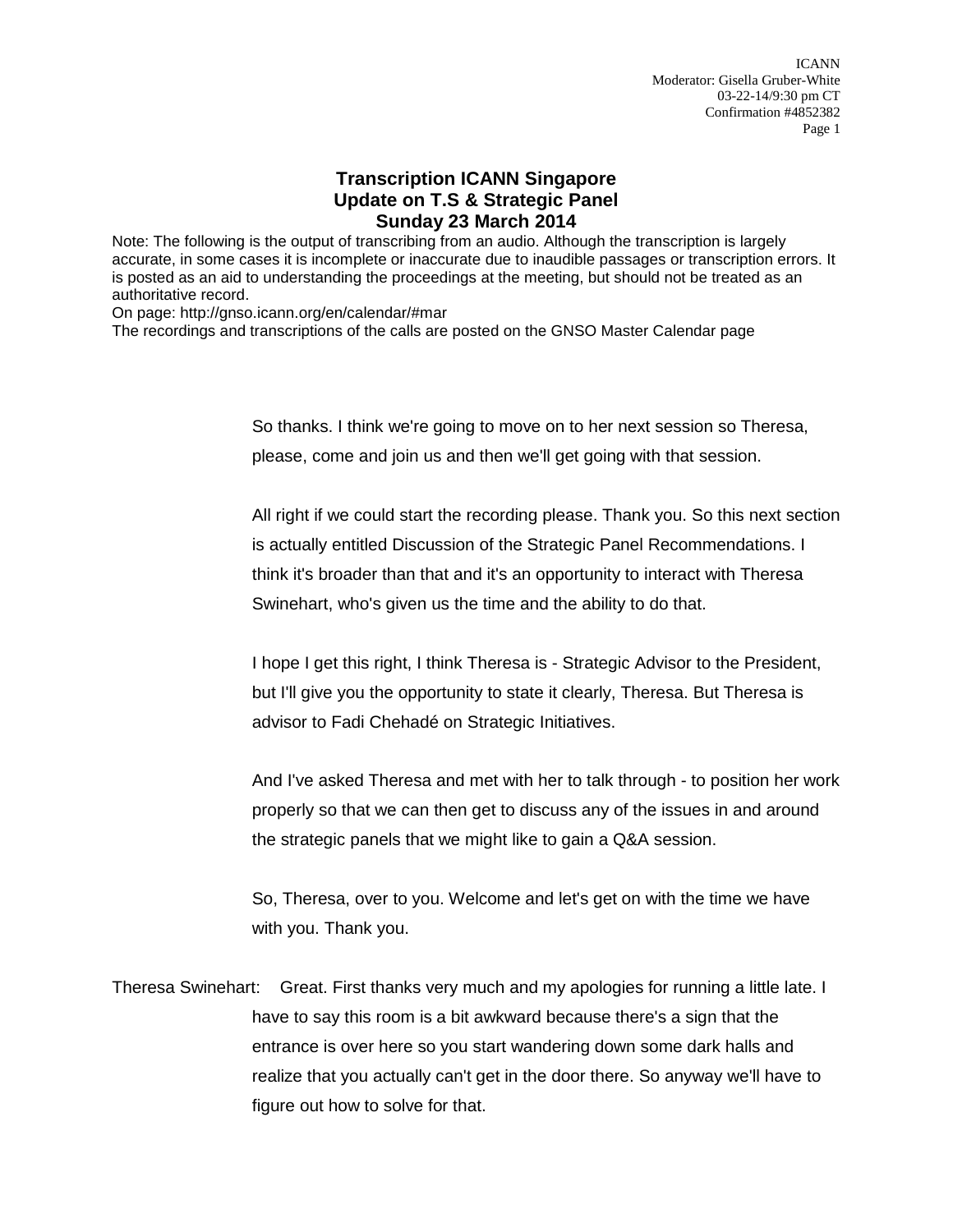Jonathan and I had a few opportunities to catch up between the Buenos Aires meeting and this meeting, which has been very useful to have ongoing dialogue especially around areas that relate to the organization's strategy and in particular in relation also to the GNSO and some feedback and how we can do some things a little differently.

But we thought it might be useful first of all to - for me just to give a brief overview of what I actually do or have some responsibilities for. So the Strategic Initiative Department actually oversees the work of the strategic planning process. It was also overseeing the work of the strategy panels which have concluded their work, and I'll touch upon that.

The Affirmation of Commitments and the work of the respective review processes, so the ATRT 2 and the other reviews that are coming in, the bylaw reviews or the operational review processes that exist and then we also help support different areas around some of the broader Internet governance areas and now with the announcement last week from NTIA both the dialogue in process that will be undertaken in the context of the IANA transition.

And also a conversation which we've been understanding the community has been starting to have also since the IANA transition announcement around broader ICANN accountability. So we'll be working on different areas of that.

But of course we don't do any of this alone. We work with the community and across the departments and the different organizations. But just to give you an idea of what we touch upon.

Alice, who's sitting in the row there, is instrumental on the team and does an enormous amount of work. And I know you're going to be hearing - or you have heard in the past also from Denise and Margie and other members of the team. So with that maybe that helps provide a little context of what sort of the day to day looks like.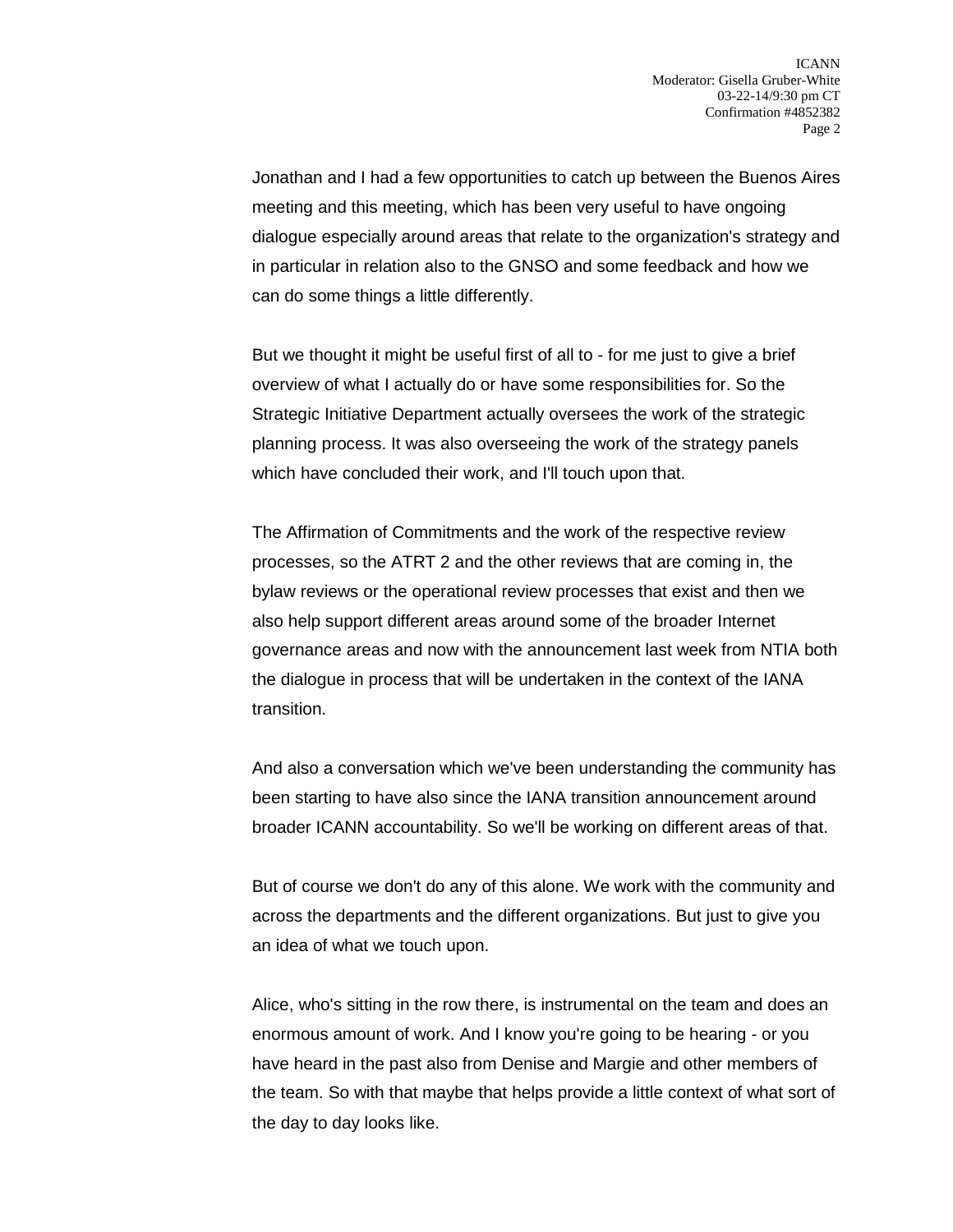I'm going to run through some slides that were prepared and then I do want to touch upon tomorrow's sessions in relation to the IANA transition discussion. I had the opportunity to sit in on some of Friday's sessions and also hear some of the audio from the NCUC dialogue and I think that was also a great opportunity to start hearing some things that were going to come up and I do hope that those come up in the discussions tomorrow as well.

So how do I forward the slides? Oh thank you. So just some quick overviews, we won't spend much time on these because I really would prefer to go into conversation. So the ICANN strategy panels which had been launched at the ICANN meeting in Durban, the work has been underway. The work has concluded.

So the recommendations that were put out from those are out there for discussion. Whether they're used or not or whether they help inform the strategic planning process will depend upon the community feedback that we get from the recommendations that are out there.

But just to be very clear, and I believe this was touched upon yesterday by Fadi as well, that the work of those panels is concluded. Some of the work might be interest to continue dialogues in different forums or the GNSO may want to look at it in different contexts or not but just to be very clear that work has concluded.

Just to express really strong appreciation for the community input that was received during that process, I know that from the business community and others there were some really excellent input into those dialogues. So just thank you very much for that.

So I think we can go to the next slide on that. The slides themselves, which can be made available, this just touches on some of the highlights that came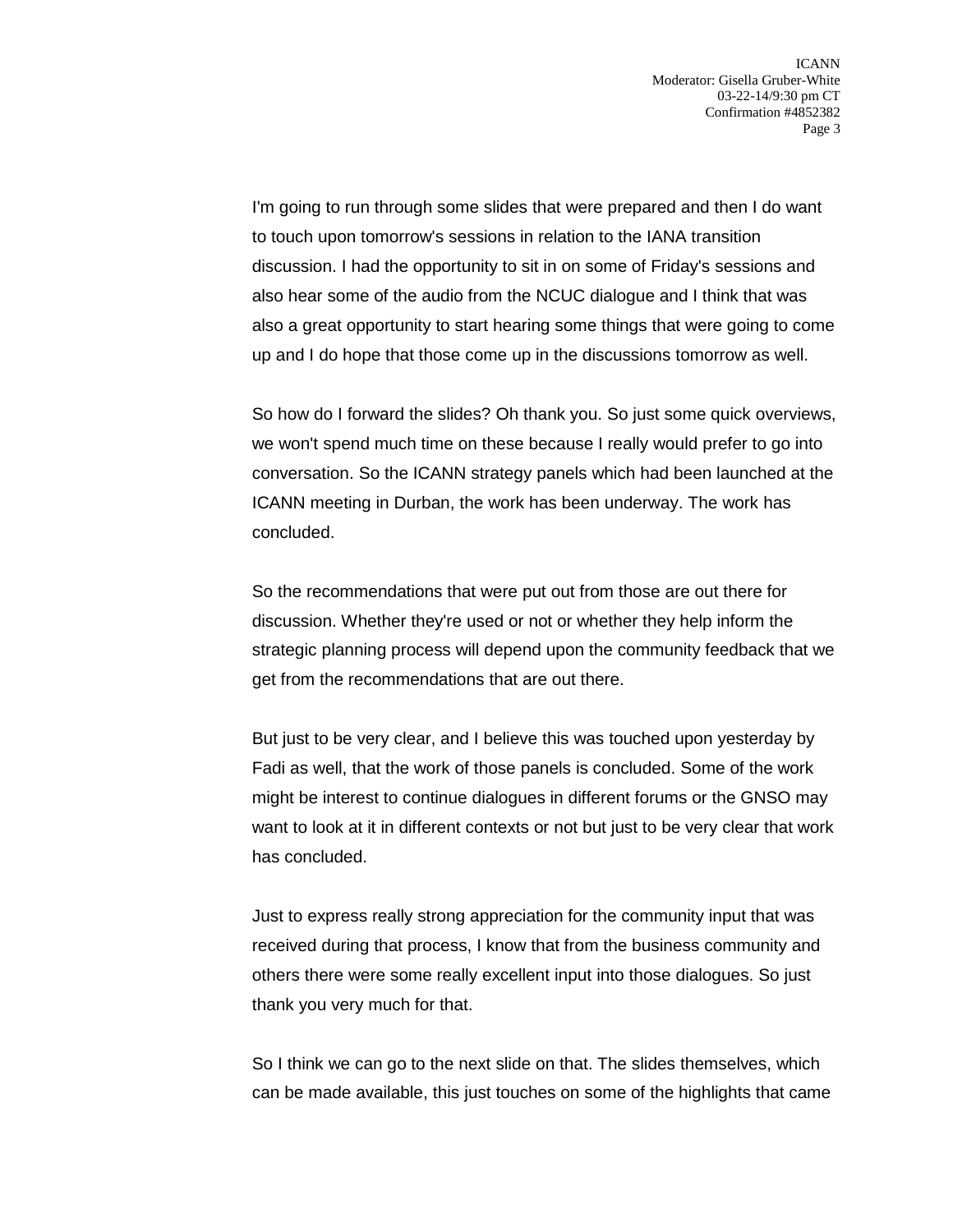out of those so I don't think we need to read though those but they may be useful just to sort of see the high level focus.

Next slide. So again this one is the one on multistakeholder innovation. And I do understand that there was quite a bit of dialogue also with regard to the recommendations that came out of this panel, again, some of it may be of interest and useful, some of it may not. Again, the work of the panels is concluded and so from that nature we can see what's being used or not used.

Next slide. Public responsibility, same way, some highlights on this. I know that public responsibility is a theme of discussions and other contexts around ICANN's responsibilities more broadly and accountability. So for those that have been following those dialogues this may be of interest also to read through the report and some of the findings and some of the suggestions that were provided.

And then next slide. ICANN's role in the Internet governance ecosystem, this is also, again, recommendations that came out of this. Some of it may be of interest to read in the context of the recent NTIA announcement. It may be useful for some of the dialogues or not but again just recommendations that came out of that.

Next slide. So as we said the outputs themselves help inform the strategic planning process. There are four community conversations. There will be a session tomorrow - I don't recall the exact time but it's in the afternoon where there will be an overview from the different panel chairs and opportunity for everybody to have a conversation and provide input to that session specifically so there's a special session to that. And it will also touch on the timeline of the strategic planning process.

Next slide. Oh, here's the schedule. We've adjusted the actual strategic plan schedule slightly. There's a blog post that's gone up on the web site and there's also the adjustment of the timeline. That was in order to ensure that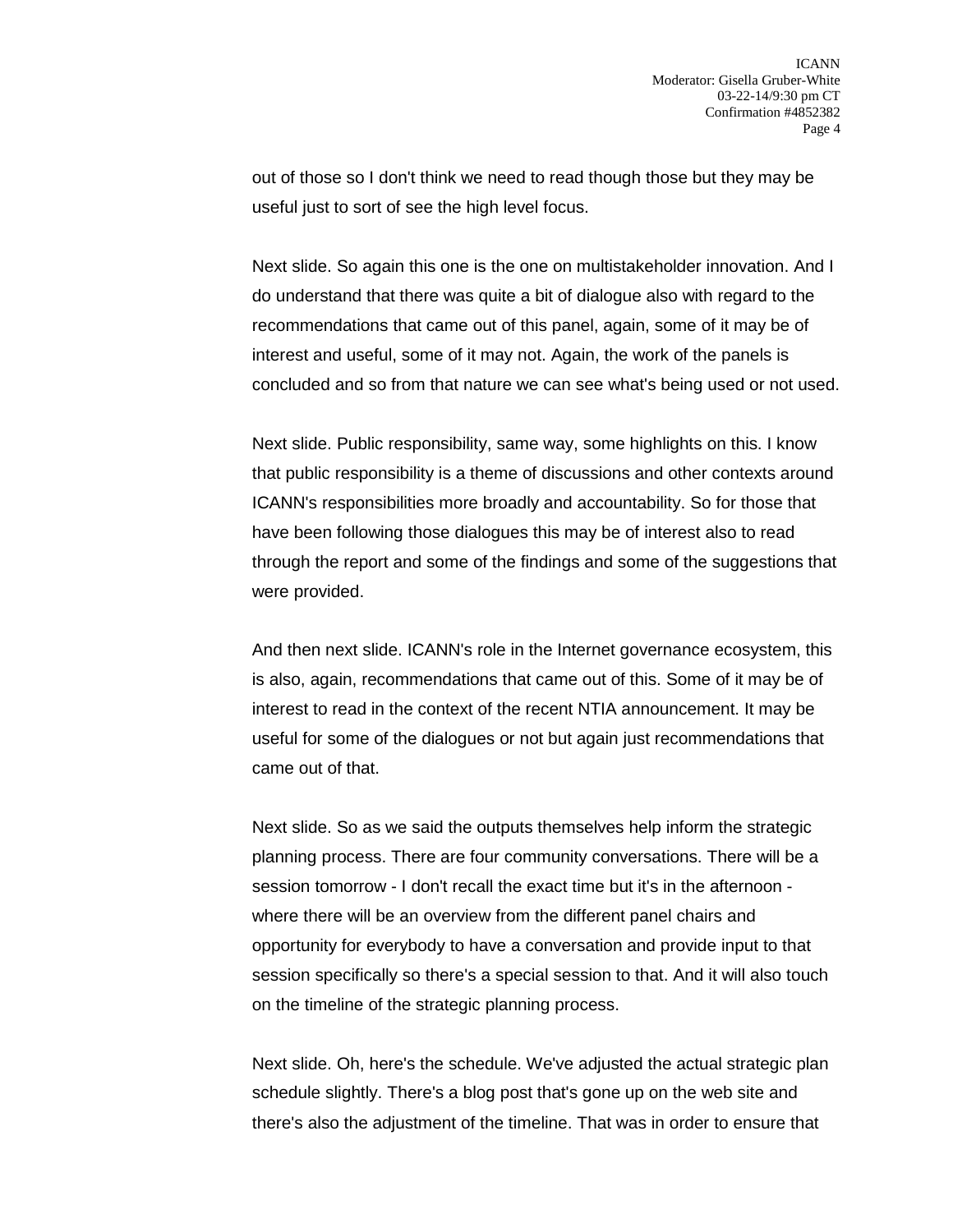there was enough time for community input and feedback for the strategic planning process and also to ensure that the timelines were in better sync with the outputs of the strategy panels and anything that the community identified as being relevant or not relevant for that planning process.

Next slide. So on the ICANN globalization we have sort of two tracks, one is the IANA transition which I think is - everybody has heard about - and then we also have on the chairing the organization overall more broadly and community dialogues.

I believe that Fadi mentioned yesterday that the originally formed advisory groups that had been put in place from the Board to engage in community discussion and have conversations about certain themes events have overtaken the circumstances for those and so we really have an opportunity now to focus on what the specific areas are that the opportunity of the NTIA announcement has now provided.

Next slide. Other areas of work are the GNSO organizational reviews. And I understand that's being discussed with everybody. And then also the ATRT 2 recommendations that have come out which are being - we appreciate all the community input that's already come on those and then look at having the conversation - we have a session on Wednesday specifically focused on ATRT 2 and then obviously the timeline is leading into London.

So I think that sums it up. Let me just touch quickly on two other areas. As we know, tomorrow on Monday at 10:30 there will be a session that's focused on the recent NTIA announcement and the launching of the consultation with the community and the dialogue.

And that is really the launching of how should the process look that needs to be put into place to look at the elements that are relevant for the IANA transition. It's not a conversation on what the solution should be because that's preempting but what should the process look like. How do we ensure a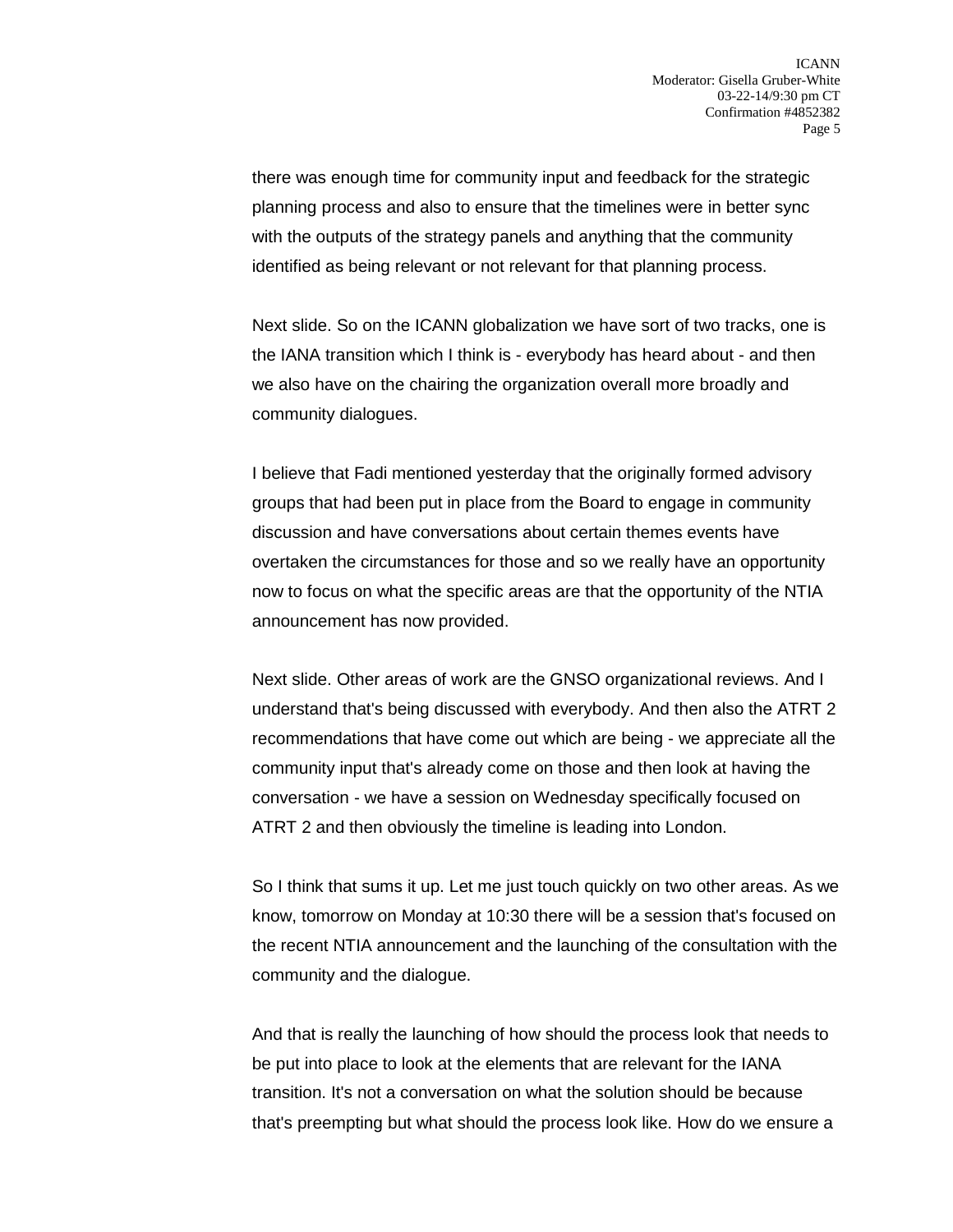truly open global multistakeholder process? And what are the elements that are necessary for that?

So I would really ask that people come to that session, provide your input. It's not going to be the only opportunity for providing that input but it's an important one. We're also - want to ensure that there's other forms of providing input so there'll be a Twitter hashtag I guess people who provide input that way so different mechanisms that people feel comfortable providing input on.

The input that's received during this process, and again this is not - ICANN has been asked to facilitate the process together with the affected parties so this is - it's a broader community initiative so we need to look at how to run this well.

That input will be compiled and the objective is to be able to post that by the 7th of April. And put that together, again, to put out for community input into what the process should look like. So I wanted to just flag that event for everybody.

We'll have an opportunity to have the chair of the IAB and the chair of the IETF and also from the Regional Internet Registries outline some of the mechanisms that they have and also some of their community dialogues that will be occurring as input into this process but also to describe a little bit for people who are less familiar maybe how their forums function, how they actually have a role in relation to the IANA function, for example, around protocol parameters or IP addressing space. Because this is actually the full IANA function, not just names and numbers.

The reason I really call out this session though for the GNSO is that you run a lot of multistakeholder processes, right? You run a lot of areas around developing policy. And so I would anticipate and very much hope that you have some very good suggestions on what are some of the ingredients and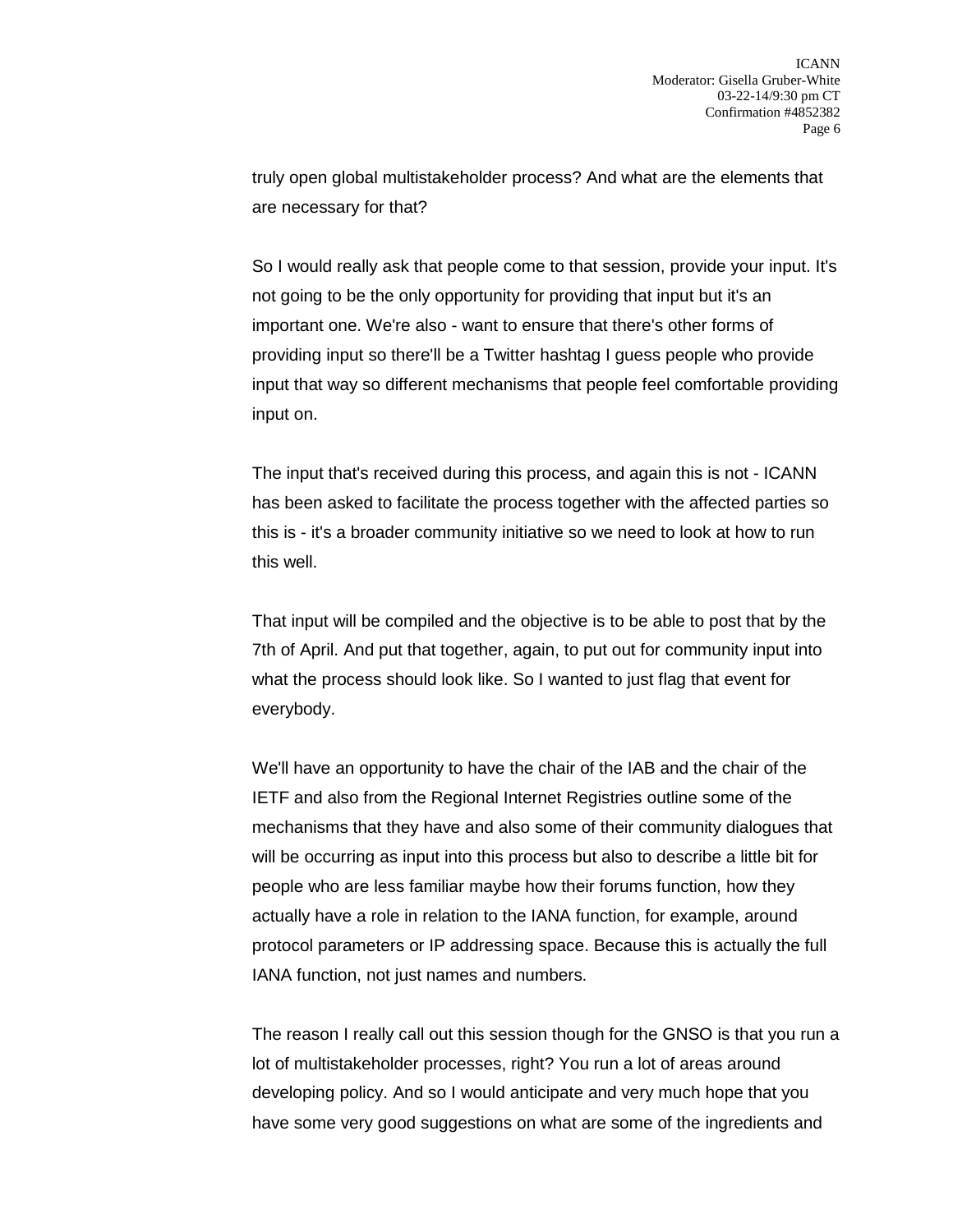elements that will be very useful to take into consideration on running a good process so I would ask that you go there.

In the afternoon we've been hearing from the community also in relationship to the announcement, you know, how does this impact ICANN accountability overall? I mean, we obviously have the Affirmation of Commitments and that's a very valuable and very important document. And the review mechanisms in that serve and allow for a multistakeholder review mechanism to the broader community.

But we understand there's also interest in having further conversations around that. And so the afternoon session at 5:30 that had been originally titled, Globalization of ICANN, will focus much more on ICANN accountability. So I would encourage also people to attend that session. And that's in order just to facilitate a conversation, it's not conclusive in any way but to begin the dialogue there.

So with that I think I'll end and maybe I can answer some questions but that's sort of a big picture overview of different things.

Jonathan Robinson: Thanks, Theresa. It's a big picture. There's quite a lot covered there obviously. And pretty important stuff given that it's by definition strategic. Let's hand it over, love to hear from people. Steve, go ahead.

Steve DelBianco: Hey, Theresa. There was a slide at the end of the strategy before you got to schedule where it said "the fate" decide the fate - can you scroll back where it says "fate." Look at the bottom right hand corner. "The fate of recommendations to be determined after extensive input."

> And earlier you prefaced it by saying, "The reports are simply - they're simply there," they're just done and they're handed over. But their fate could come about through a formal process. So I want to know whether that's a formal process to understand whether we're going to adopt and embrace.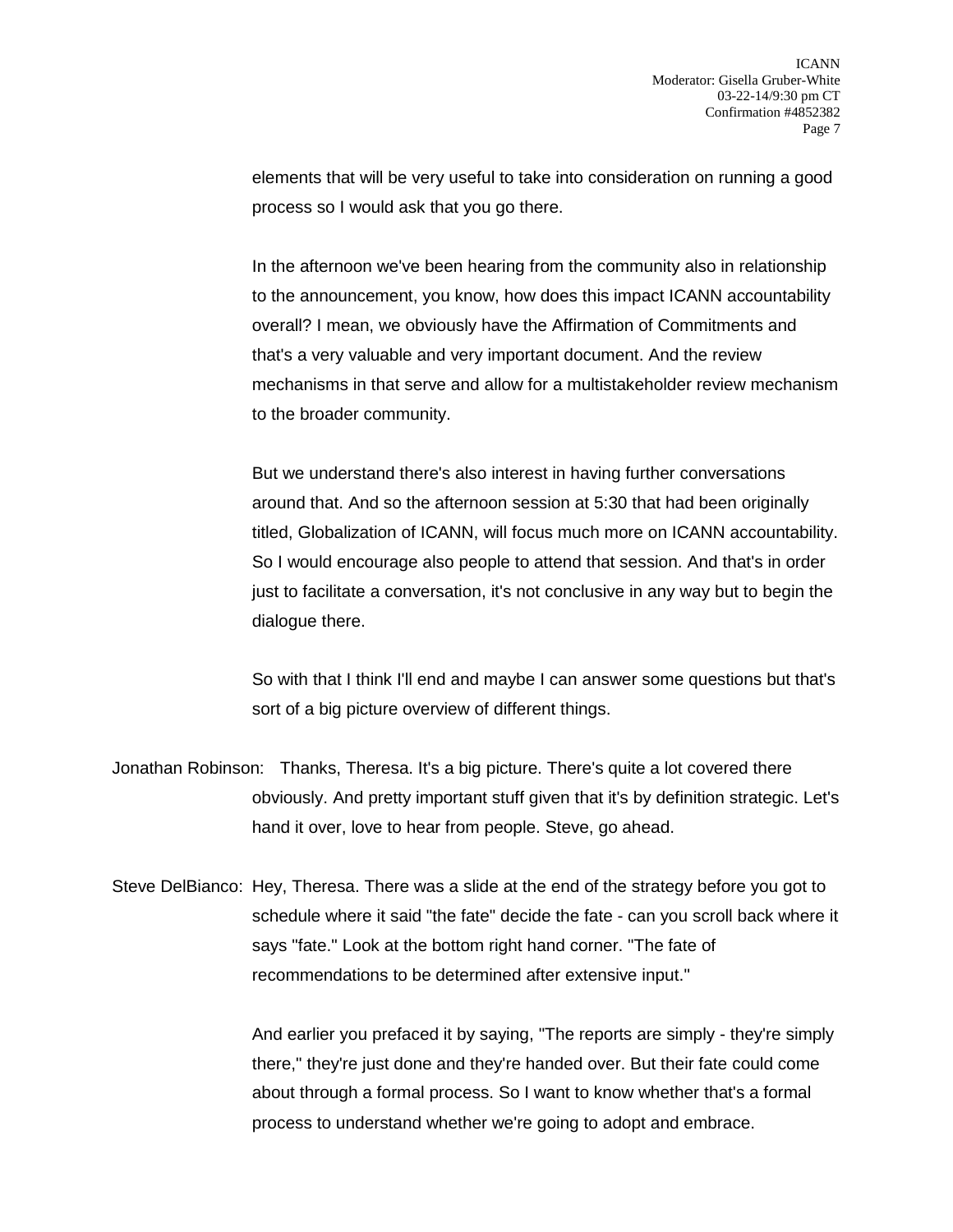And the other way a fate gets decided is a group who's working on a given initiative like our IANA transition. We may cite an entire section of the - say the ecosystem report where Vinton Cerf and his group recommended allowing many countries to sign an affirmation. And what is the status then? If I cite that report does it have special status because it came from a high level strategy panel of experts?

And I realize we'll discuss this on Monday. But in the months ahead as we work the transition you reach back and you cite this 75-page report led by Alejandro and Vinton and suggest that they offered an idea. Does it have special status because it came from them?

Theresa Swinehart: So my perspective would be that it has equal status as ideas that come from other places. So people may read a certain section of a report and say, oh that's interesting and they have some discussions around that. And that people may coalesce around a concept that's relating to that and provide that as input.

> But that has to be looked at also in the context of the other kinds of input that's received, right.

- Steve DelBianco: So it's among equals. And yet what was meant on this slide where the fate of their recommendations - because if in fact they've simply been posted and one can cite them and copy or disagree, versus them having a explicit fate, which would either elevate or change their stature...
- Theresa Swinehart: So what was meant by saying "fate of the recommendations" is they are out there for the community to do with what they chose to. That's what is intended by the use of that word. I didn't put too much thought - I'm sorry to say, into the specificity of the word.

Steve DelBianco: And so that's...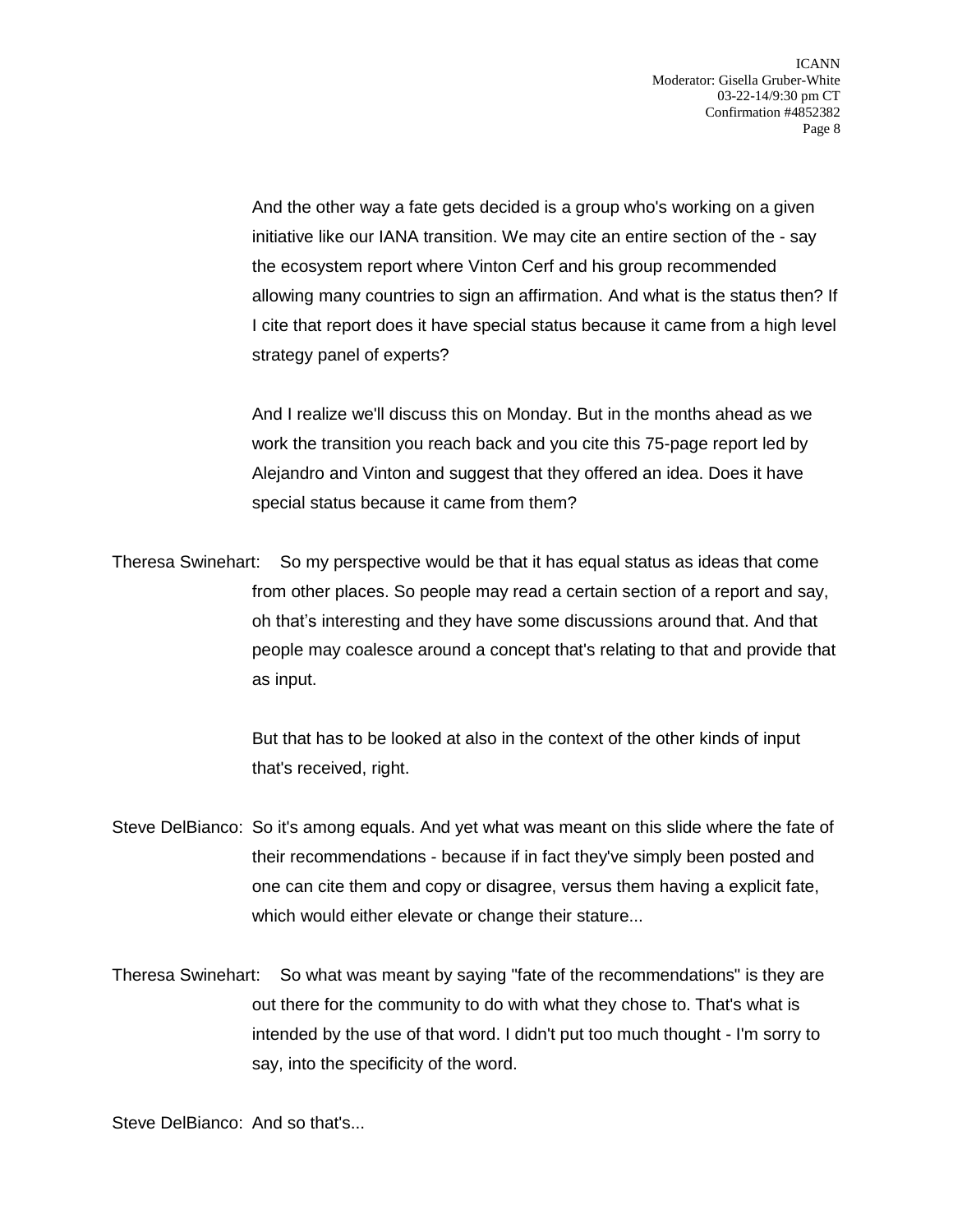Theresa Swinehart: It's really up to the community now what they choose to do with them. It could - let me give you an example.

Steve DelBianco: Yeah.

Theresa Swinehart: It could be that there's a recommendation that came out of the multistakeholder innovations or the ones that came out of (unintelligible), right? You know, maybe it's a toolkit idea people want to experiment with or maybe it's a concept that people want to explore further. It's food for thought into a dialogue. And I think we have so many avenues of input into our dialogues whether it's through individuals or whether it's through a panel or whether it's through a workshop or whether it's through, I don't know, a meeting people to go, whatever it might be.

> And so I really would encourage people to look at - these are inputs into discussions.

Steve DelBianco: Got it.

Theresa Swinehart: It's like reading a news article that has a different perspective and causes you to think differently about it, that's all.

Steve DelBianco: Got it. And I appreciate that, that was really news to us when we had that conversation yesterday with Fadi. But this particular slide, I guess that last "fate" should just be removed because...

((Crosstalk))

Steve DelBianco: ...it really won't be decided in any formal way in any given report is going to have a certain stature due to recommendations that are determined after extensive community input. There isn't going to be community input on the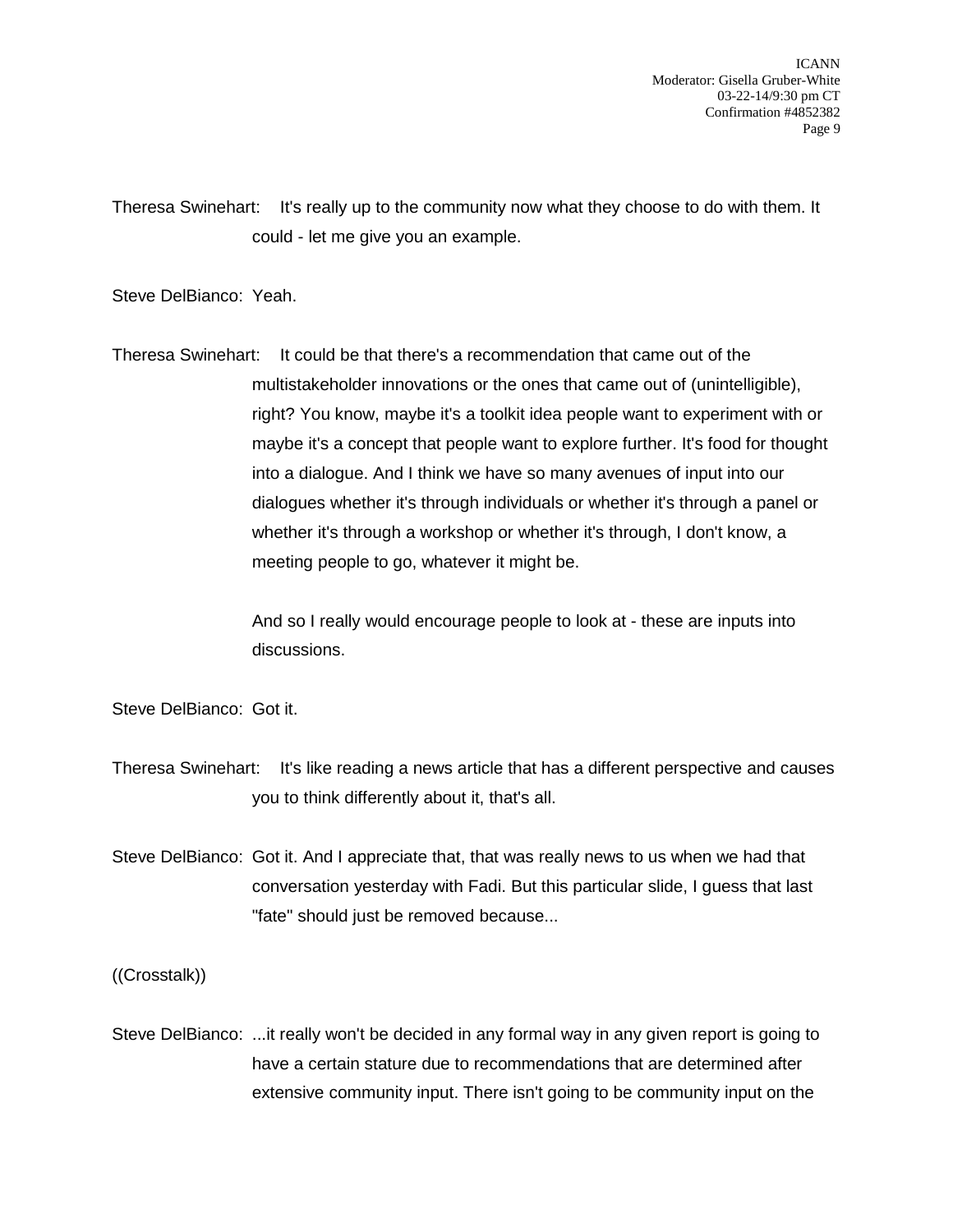fate of the recommendations. Instead as we design our work we will pick and chose and cite some of those reports if they suit our purposes.

- Theresa Swinehart: And let me just go so if you look at the fate, okay, and I don't want to drill down on one particular word, okay? But if the entire community said we really like that one recommendation in that one report, right? And it was really through dialogue with the community and they love it, right? Then that might have an impact on the fate of that recommendation. Whether it's adopted or whether it goes through a process or whether it goes - so what I'm saying is that, again, the recommendations are out there, it is up for everybody to do with them what they would like to do with them.
- Steve DelBianco: And it's the fate of the tiny little bits of recommendations, wherever they came from, there isn't a fate of the recommendation report taken as a whole.

((Crosstalk))

Steve DelBianco: The recommendation reports as a whole just simply get exposed, right? They don't continue. And then I asked you about the globalization, the Montevideo principles call for the accelerated globalization of ICANN; in a separate one accelerated globalization of IANA. So I really have the sense that the accelerated globalization of ICANN is still on the table; it didn't get dumped off the table by the IANA announcement.

Theresa Swinehart: I think the ICANN globalization is always an issue that has been under discussion so.

Jonathan Robinson: Thanks, Theresa. Let's go to Chuck in the queue at the microphone.

Chuck Gomes: Thanks, Jonathan. Thanks, Theresa. An observation on the strategy panels and the timing. In the previous session the comment was made about people drowning - the community drowning in things to review. And I appreciate the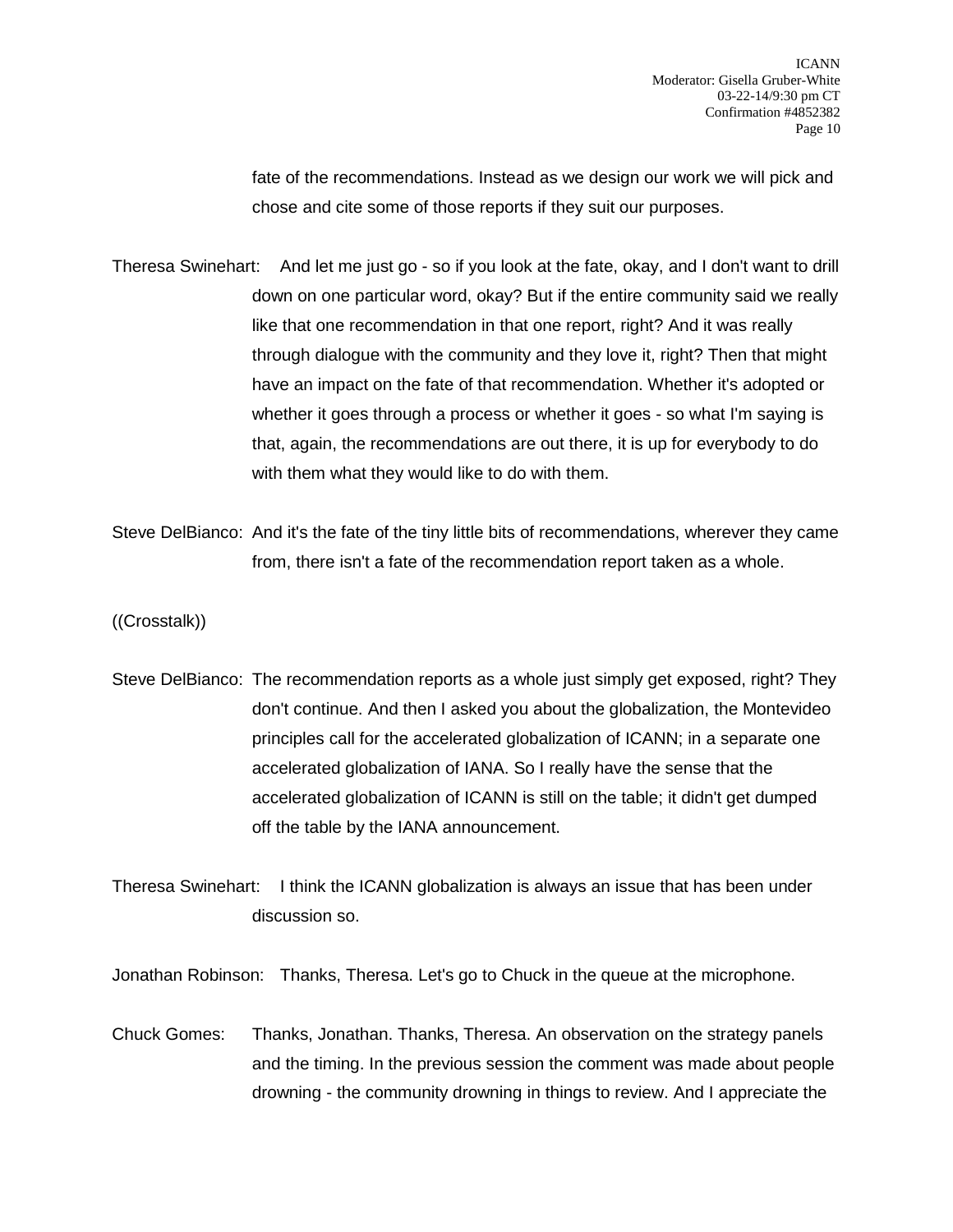fact that you want the community to look at these things and pick what they want.

I would venture to say that very few people, small minority, will have time to review all the stuff that came out of those four panels. Not even over the long term. I'm one of those who tried on just one, reviewed the others at high level and it was overwhelming. And I'm fairly experienced in this community. Imagine what it is for newcomers.

So I think we need to think about going forward how much stuff we put out to the community all at once because you cannot expect reasonable feedback when there's so much going on at once. Even all the things that you listed on your first couple slides, it's overwhelming. Now we don't all have to be involved in everything but if you want broad community input on these things we've got to think somehow about managing the load of material to review.

Theresa Swinehart: Chuck, I would agree there is a lot going on. And if there's ideas on how some things can be streamlined in different ways but while still enabling each of the organizations within the ICANN structure and each of the accountability responsibilities to the broader community to be accomplished I really welcome some suggestions.

Jonathan Robinson: All right, we've got a good queue developing. I've got Marilyn next.

Marilyn Cade: Thank you. My name is Marilyn Cade. I'm going to just open my comments by reminding everyone that on the weekends the - although this meeting sometimes is understood to be a GNSO Council gathering it's actually a GNSO plus gathering and there are many members from the community not just the councilors but most of the officers and members of the community that are here.

> And I say that because I want to make a specific comment about ICANN governance. Not Internet governance but ICANN governance. And ICANN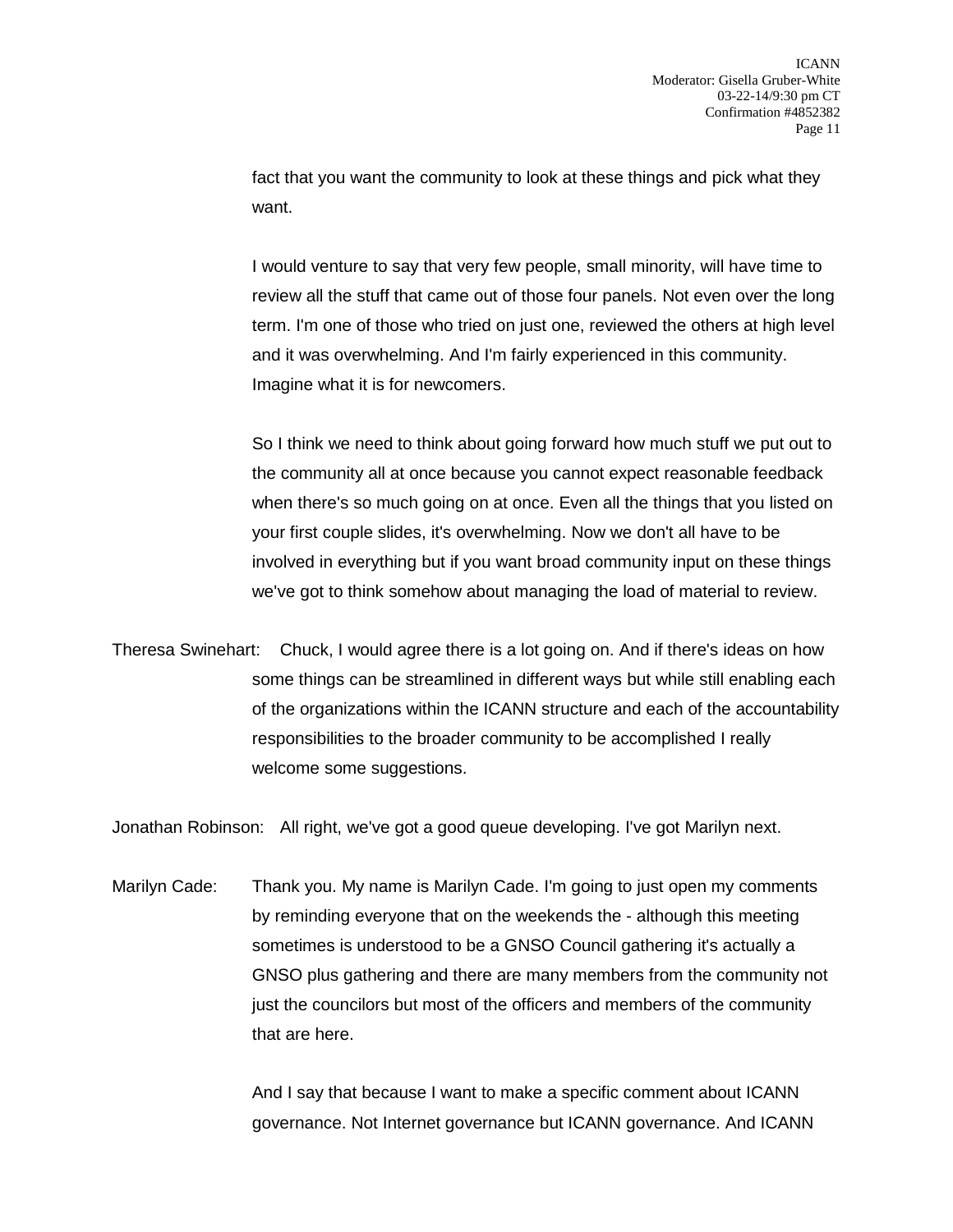governance is one of the major responsibilities that all of us as stakeholders have.

There are three processes going on and one is the IANA transition toward further globalization. One is the improvements and enhancements of ICANN governance and accountability and the ICANN ecosystem. And the third is the larger Internet governance ecosystem evolution that a lot is going on tomorrow and the next few days that we're all going to be interested in.

Like Chuck, I consider myself, having started early, before ICANN existed, to normally be able to keep up with the tsunami of information. So when I feel overwhelmed I feel sorry for myself and for everybody else. I read all four reports. One of the reports has charts in it that are misleading and nonfactual. And they're now in the wild so to speak because they're on the World Wide web. Not on the Internet, on the World Wide Web.

The report says that they're partial and not intended to be definitional. But you got to read the fine print and I've already seen these charts copied and referred to by other people. One of the charts shows the GAC separate from ICANN. Nope.

I'm just laying out for us the fact that we've got a lot of information out there that was generated by a number of high level panels that had funding from ICANN and the we have a strat plan that is dependent on volunteers to absorb all that information and the rest of the information that is going on and try to contribute effectively to ICANN governance.

So I made this statement, I'll make it again. I think we need for ICANN - and Theresa, we're kind of putting you in the point of maybe taking this message back - we need for ICANN to spend as much money on supporting the bottom up consensus based ability and participation of the community as on high level panels and external events.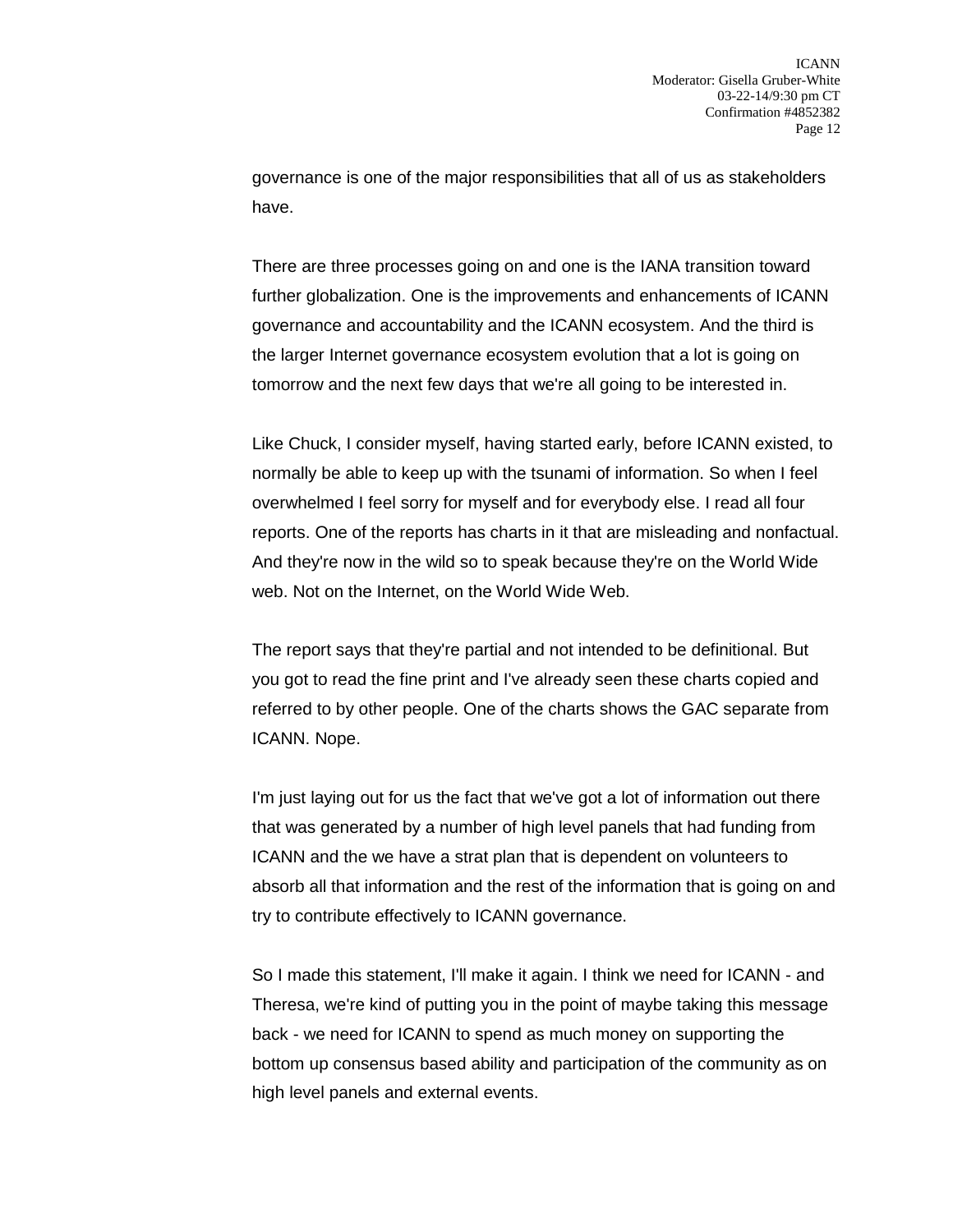And we're going to need to do that before we approve a modified strategic plan. I'm not quite sure how we do it but I know we need to do it. So finally I'll just say one other thing about - because of the - too much simultaneous processing on trying to gather information and address issues I think we're losing actually the ability of the community to think carefully before decisions get taken.

And maybe we need to slow some planned timelines down. Maybe we don't approve the strategic plan on the present schedule and we extend it until we have more time to assess a number of things. Thank you.

Jonathan Robinson: Thanks, Marilyn.

Theresa Swinehart: Thanks, Marilyn.

((Crosstalk))

Sam Lafranco: Me?

Jonathan Robinson: Yeah, I've got - what I'm going to do is I'm going to alternate between the table and the mic so I'll take Mikey first and then we'll come back to the floor mic.

Mikey O'Connor: This is Mikey O'Connor from the ISP Constituency. It's great to see you, Theresa. I want to go to the meeting tomorrow, the NTIA figure out what we're going to do process meeting. And as a process guy I love the idea of just focusing on the process.

> I want to start coming at it negatively. Let's not quite do it the way we did the one in Buenos Aires where we sort of threw the question out to a group of 700 people in a room early in a morning and then sort of let this unfold organically. You know, I'm an ex-hippie and I love organic but that was too organic even for me.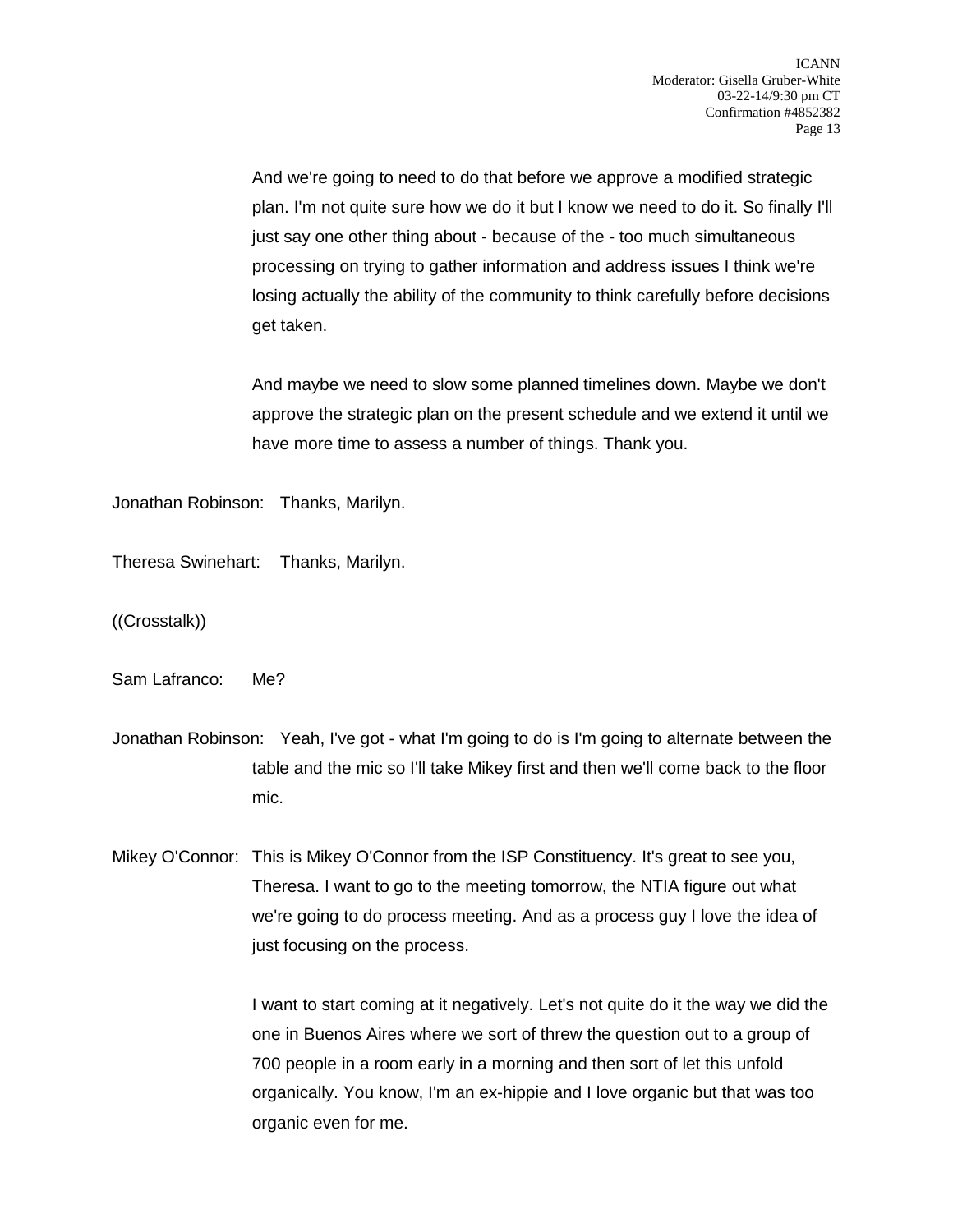You made a point that I want to touch on which is you're looking especially to the GNSO and I was - it was great to hear you say this - looking especially to the GNSO because we are pretty good at policy development process. But I'm from a part of the US that's generally modest and generally doesn't throw itself out in front of the world and say how great we are.

And so my going in position for tomorrow was to be equally modest and say, you know, we here in the, you know, we do now how to do working groups. But I'm not going to like throw it up there and say, you know, this is the best thing on the planet because it's just not my nature even though I believe that's true.

So that's all by way of preface to say can you tell us more about how you're expecting that meeting to run? And how you want people to engage? Because, I mean, I'm happy to march in and talk about chartering or steps. I just don't know what you're looking for there.

Theresa Swinehart: I'd be happy to. So the session will run first by getting just an overview of the different elements of the IANA function and having the leadership of the IETF and IAB and also (IR)s and Fadi will do sort of an overview of, you know, what are the protocol parameters space and how are the relationships there and then the IP addressing. And obviously we have the ccTLDs and then the gTLD space so the naming space, the numbering space and the protocol parameter space.

> So also to provide some context of what this is about and what is being sought in the context of a proposal, right, and then from there working backwards of what kind of process do we need to put into place?

So with that introduction really framing a little bit the dialogue about what it is we're trying to look at. And then it would be opened up for community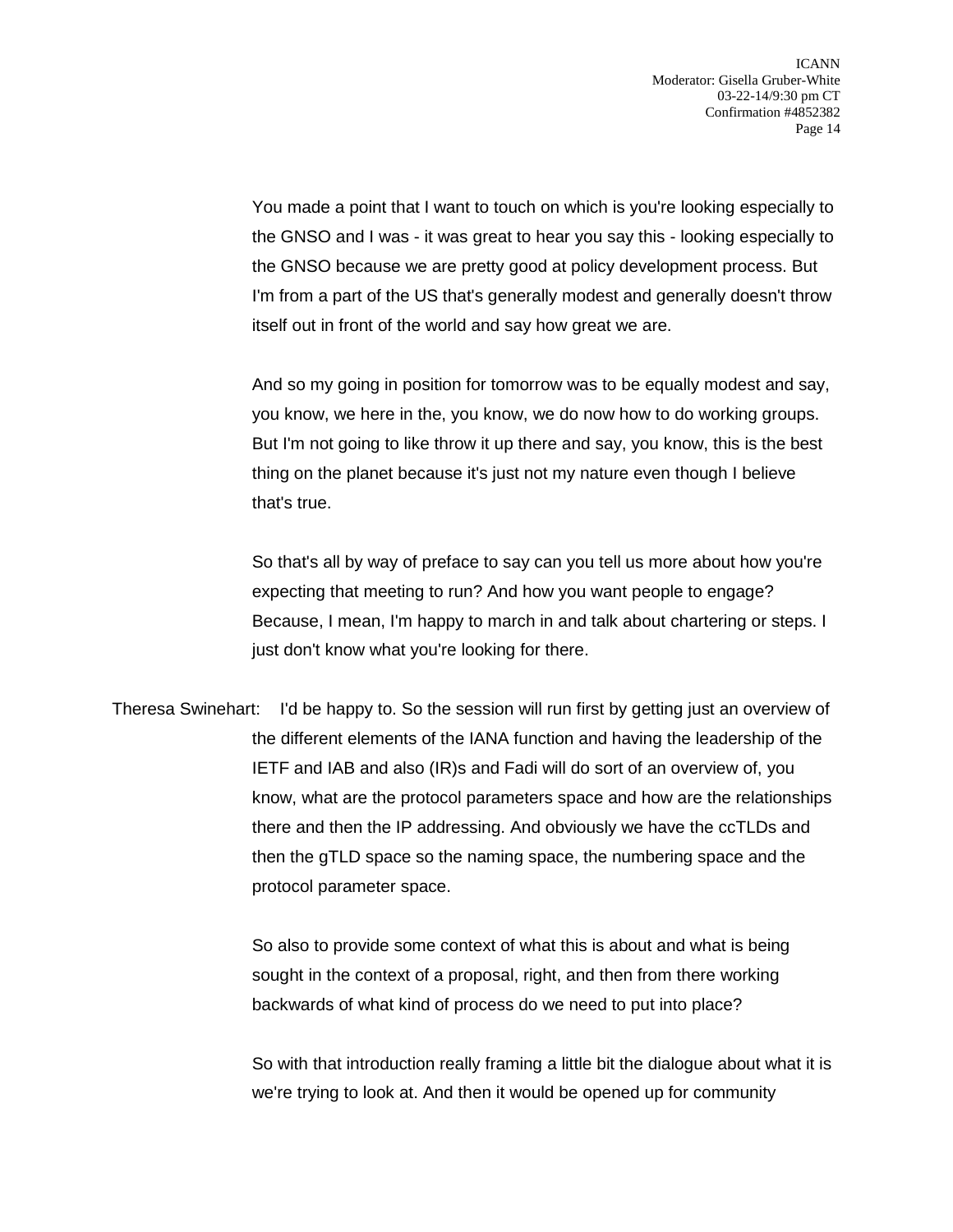discussion around, you know, input on what are elements for consideration in a good process?

And when I was mentioning the GNSO you have a lot of experience of what has work to - and been effective in a process? You know, I heard you on Friday mention the concept of working group or whatever, you know, whether that is a good model or whether a online dialogue is a good model or how do you ensure the transparency factor? How do you ensure the global reach factor?

What have people experienced as being effective for mechanisms and not effective for mechanisms? That kind of input - I realize that it may sound a bit mundane but what's really important is, is that we are looking at what elements are important to capture and what will be a good process and getting input from the experience of that.

And, again, going back to the GNSO and I think the ccNSO has a similar situation, you know, you have a lot of experience in bringing together different kinds of communities and building dialogue around that. And so I think those sort of examples would be good.

So there will be an introduction to frame what the topics - what the topic is around the IANA function more specifically, right? But then specifically it'll be an open dialogue and basically an opportunity for people to come and express exactly what their thoughts are. Go ahead.

Jonathan Robinson: Yeah, if it's brief. We just need to keep things going.

Mikey O'Connor: And that's great, Theresa, and very helpful. Yesterday I spent some time with Fadi in the room sort of saying, putting this in project manager terms, you know, and trying to tie in to Fadi's history as a GM at IBM. And I just want point you at that.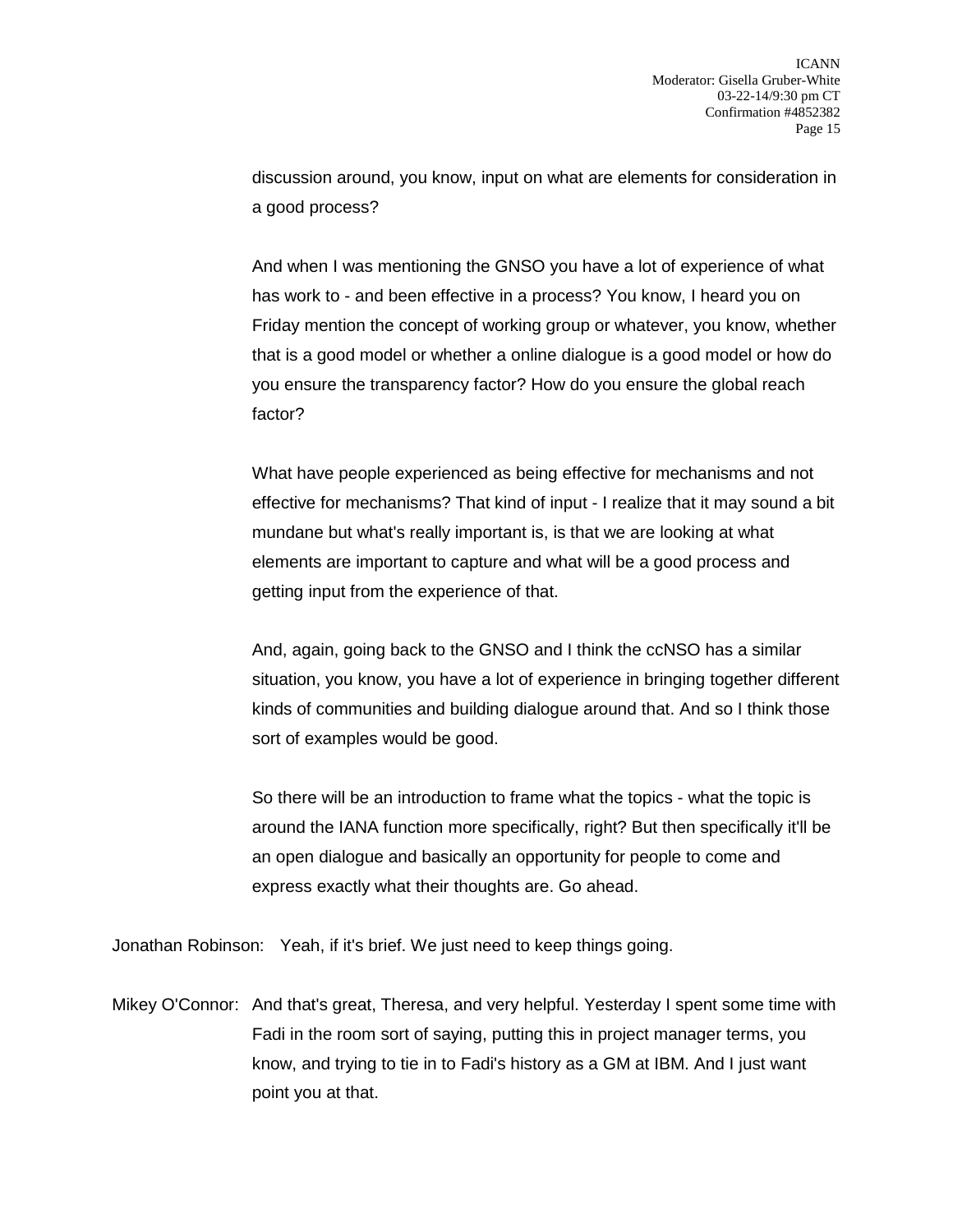The short version of that is who's writing the statement of work or the charter or whatever? You know, how's all that, you know, is this led by the administration? Is it led by some, as yet unnamed coalition of smart folks? You know, that kind of - is that on the table for tomorrow as well? Or is there a - essentially a project management structure already in place that's simply looking for components to plug in to their work? See what I mean?

I mean, in a working group setting we would put essentially a working group together to write the charter and then we would recruit the working group and then we would recruit the leadership team for that. But that's not the only way to do it. And I'm curious as how far the sort of leadership and structuring has already progressed in your thinking?

Theresa Swinehart: We are starting the launch of the process. So it's really, you know, what are some of the elements? What are some principles that need to be adhered to? Right? Openness, whatever, you know, that. But then also really the launching of the process, right?

> The scope of work is fairly clear. But the charter of how the work is done and the mechanisms by which the work is done are the elements that we really want to have the conversation about. And, again, ICANN is facilitating it together with the directly-affected parties, right? So there's that conversation and how do we ensure that each of the entities also has their forums for dialogue, right? So that also has to be taken into account.

So we're really quite at the beginning of that. And that input - all of the input will be captured and then that will be put out for public comment of what seems to be some proposed directions of what to look at for a process and that will be put out for public comment then so. I hope that helps. Yeah?

Jonathan Robinson: Thanks. Over to the microphone.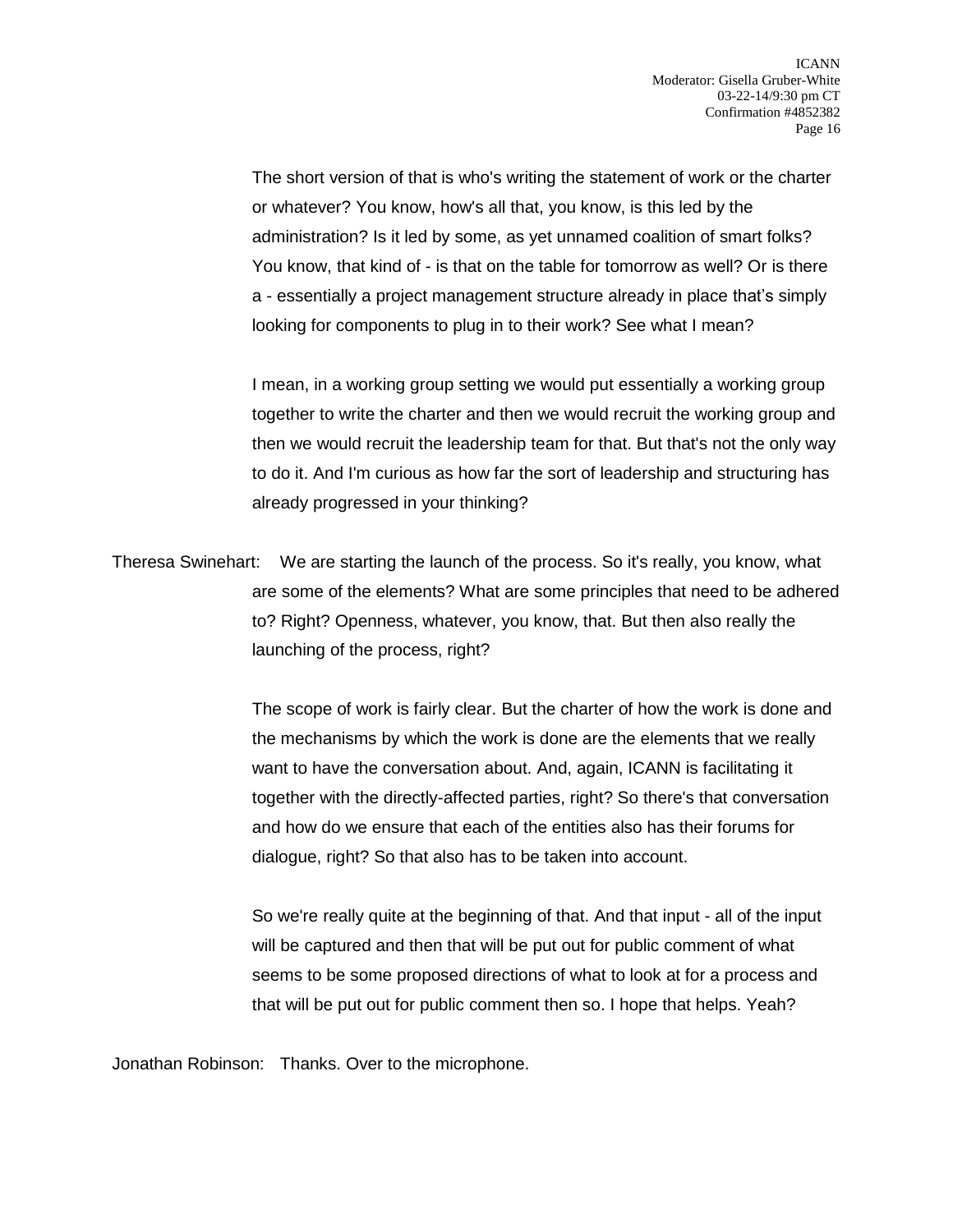Sam Lanfranco: Okay. Sam Lanfranco, NPOC and NCSG. Okay - thank you. I have a concern and it sort of follows up on the process issue. There are two processes here; one is to get to as a placeholder the five-year plan and the other is that fiveyear plan is basically going to embody process, new processes as we're going forward.

> And the role of the multistakeholder model in this has been elevated significantly given the DNS IANA transition. So we have to worry about that part a lot. And when I look at the strategic panel reports the ones on the human systems end, like the multistakeholder engagement, it's not - it's neither a blueprint nor a roadmap, it's more a menu of ideas, many of these evidence-free or untested. And they don't seem to have a lot of meaning and context here.

And what worries me is that we may jeopardize our legitimacy as a multistakeholder model in using a process in which the multistakeholder model gets heavily damaged. And so my suggestion here is that we've got this initial process to get to a process and that we should move a lot slower than planned.

Speed here is liable to de-legitimate what we do. And that we have to - we can't just deluge the public with, as Marilyn said, a tsunami of data. We have to have more of an organized process to parse out what the issues are so that those stakeholders who aren't in the game now can see what their stake is and how they get their voices heard.

If not, we're liable to jeopardize the whole notion of a multistakeholder model of governance and that'll impact on the transition of IANA and that would be a disaster. Thank you.

Theresa Swinehart: Thank you, that's very helpful. Thank you.

Jonathan Robinson: So I'm going to go to Yoav next and then we'll come to you, Chuck.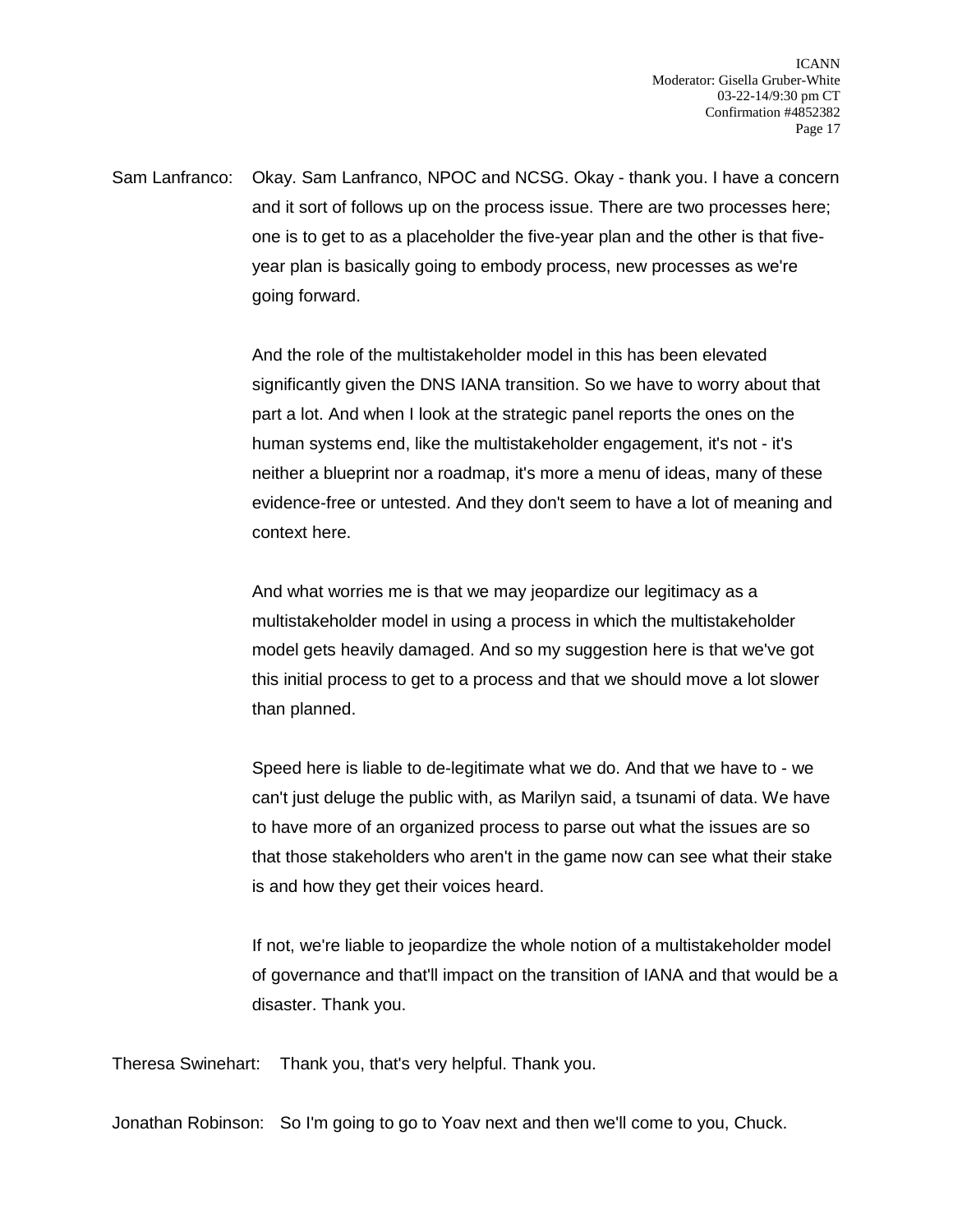Yoav Keren: Yeah, Yoav Keren for the Registrars. I'm just curious did any of the participants of the strategy panels or their organization receive any monetary compensation from ICANN accept for the travel support?

Theresa Swinehart: I think it was offered a small amount for those who needed it but I need to come back and check exactly so I don't have the answer right on the top of my head so my apologies.

Jonathan Robinson: Thanks. Chuck.

Chuck Gomes: Chuck Gomes. Theresa, you mentioned a date of April 7 on the NTIA transition process. But at that point what are you expecting by April 7?

Theresa Swinehart: So by April 7 to take the input that's been received from the discussions here, so at the Singapore meeting, from the session tomorrow on what elements could be useful to capture in a process and how a process might look to have that - to get that compiled, right, and get all that input compiled and then to post that and put that out for public comment and input, right.

> So it's a consolidation of the discussions and the threads of what has been discussed in the community as what might be key elements for a process and to put that out for public comment.

Chuck Gomes: So the expectation is not to have a process defined by April 7.

Theresa Swinehart: That's correct.

((Crosstalk))

Chuck Gomes: And then after that.

Theresa Swinehart: Correct. Right, so...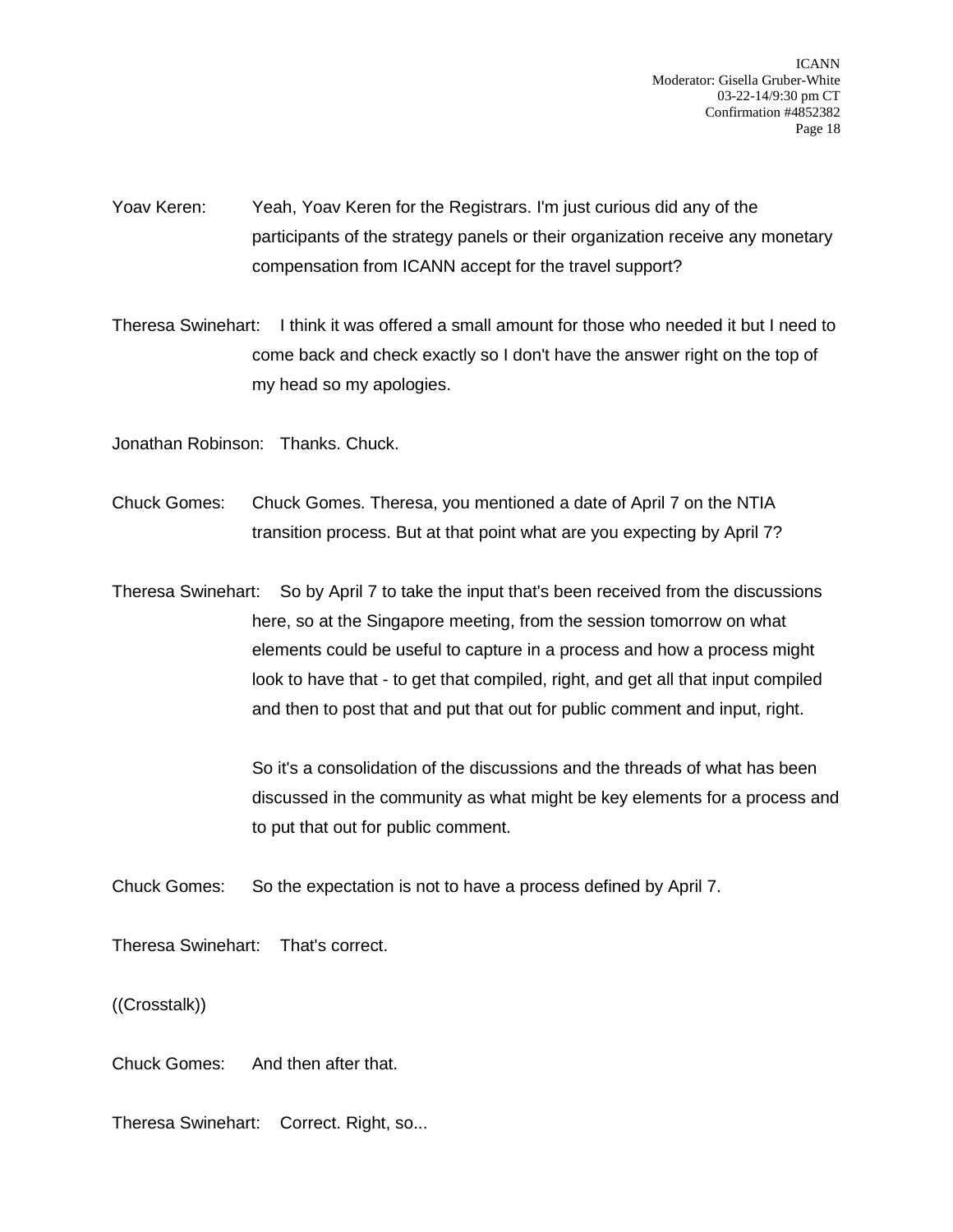((Crosstalk))

Chuck Gomes: ...on a process. And who would - how would the decision about the process ultimately be made and by whom?

Theresa Swinehart: So that - one of the points that I think is very relevant to the dialogue, right? I've heard some say, you know, maybe there should be some sort of working group or volunteer group or whatever it might be to oversee that, maybe that's the group that would, you know, have responsibility, there's a question then of how they get selected, right?

> So those are all aspects of what we need to look at. What is getting posted on the 7th or the objective or goal, in an ideal world, would be to get posted is a compilation of the input that's been received from these discussions. And that very well may also look at, you know, who makes the final decision on whether it's the right process or not. And that gets put out for public comment, right?

So we're not making a decision on what the process is on the 7th; we're compiling what's been discussed, input received and that goes out for public comment.

Chuck Gomes: And part of the process will be to decide how and ultimate process is chosen, is that correct?

Theresa Swinehart: That would have to be one of the elements, obviously, of a conversation that happens, yeah.

Chuck Gomes: Thank you.

Jonathan Robinson: Just to help people know where they are in the queue I've got John Berard, Kristina, Klaus and Avri.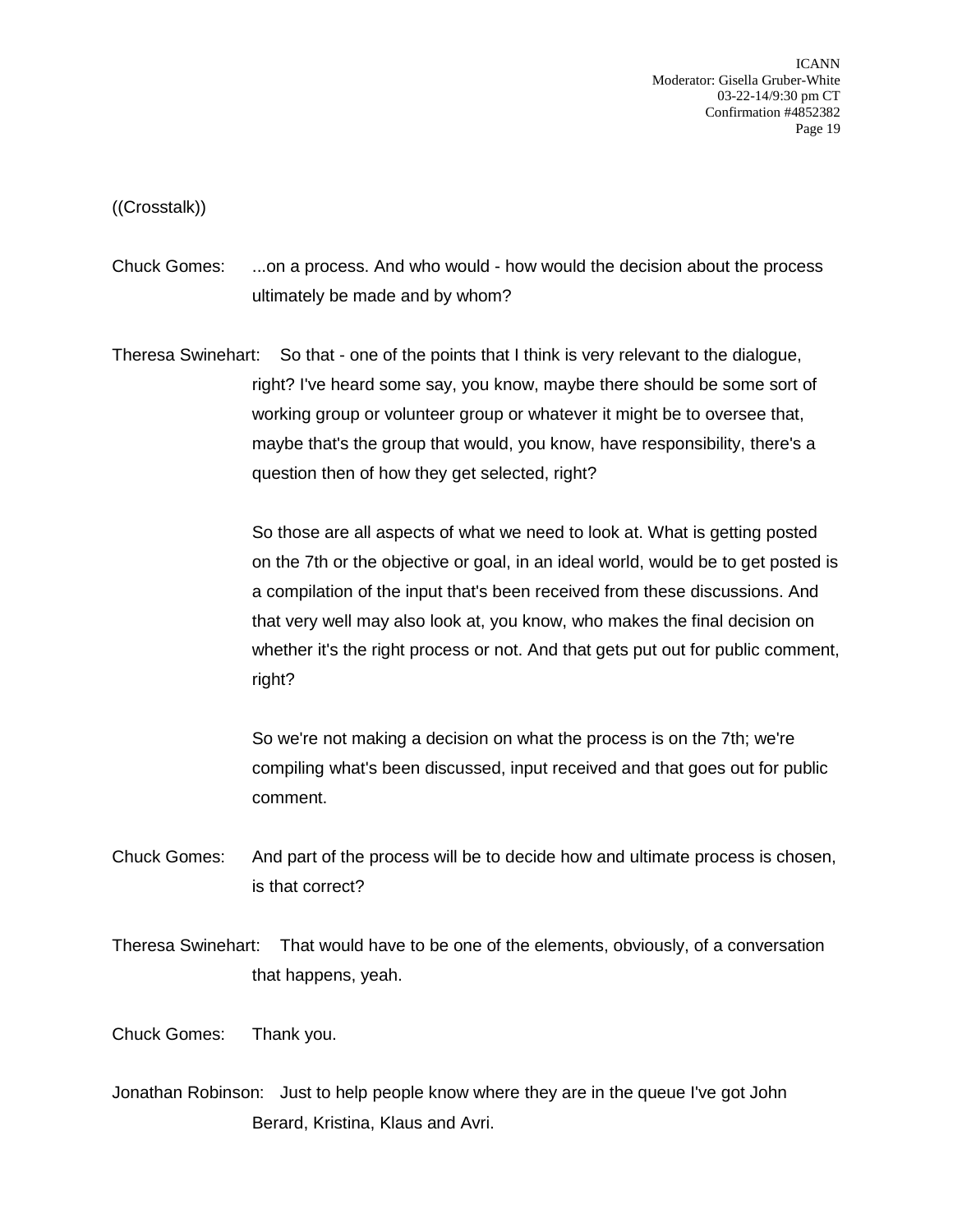John Berard: Thank you, Jonathan. John Berard. Thank you for being here this morning. There has been already since Friday, when many people reached Singapore, a persistent discussion about the effect and more importantly the influence of the strategy panels and outside experts looking but not touching the process.

> I was one of those who felt very concerned about the notion coming out of the Multistakeholder Innovation Panel, the notion of applying crowd sourcing to the policy development process because it did not seen to suggest that qualification entered into the process. So that if you were to receive a comment from Chuck Gomes on a subject and a tweet from Darthvader41 on a subject that it seemed as if the two would have equal weight. I'm sure you didn't intend that.

> But much - but much of the criticism that is leveled at ICANN generally, and perhaps your activities specifically, is a blind eye to how some of the activities would play to the community.

> There was a - sometimes insight comes in a moment and yesterday James Bladel, one of my councilor colleagues, noted that the multistakeholder model is slow, loud and messy. I think that that's a totally appropriate description of the multistakeholder model.

> I also think that it is often viewed as something that needs to change. Right? But it can't. If you change the slow, the loud, messy qualities of the multistakeholder model you will lose the value of the multistakeholder model. And in this instance it's - to draw upon a phrase from many years ago, speed will kill the multistakeholder model.

> And I would just urge some caution that if you are truly interested in supporting and maintaining the multistakeholder model you've got to become a little bit more comfortable with slow, loud and messy.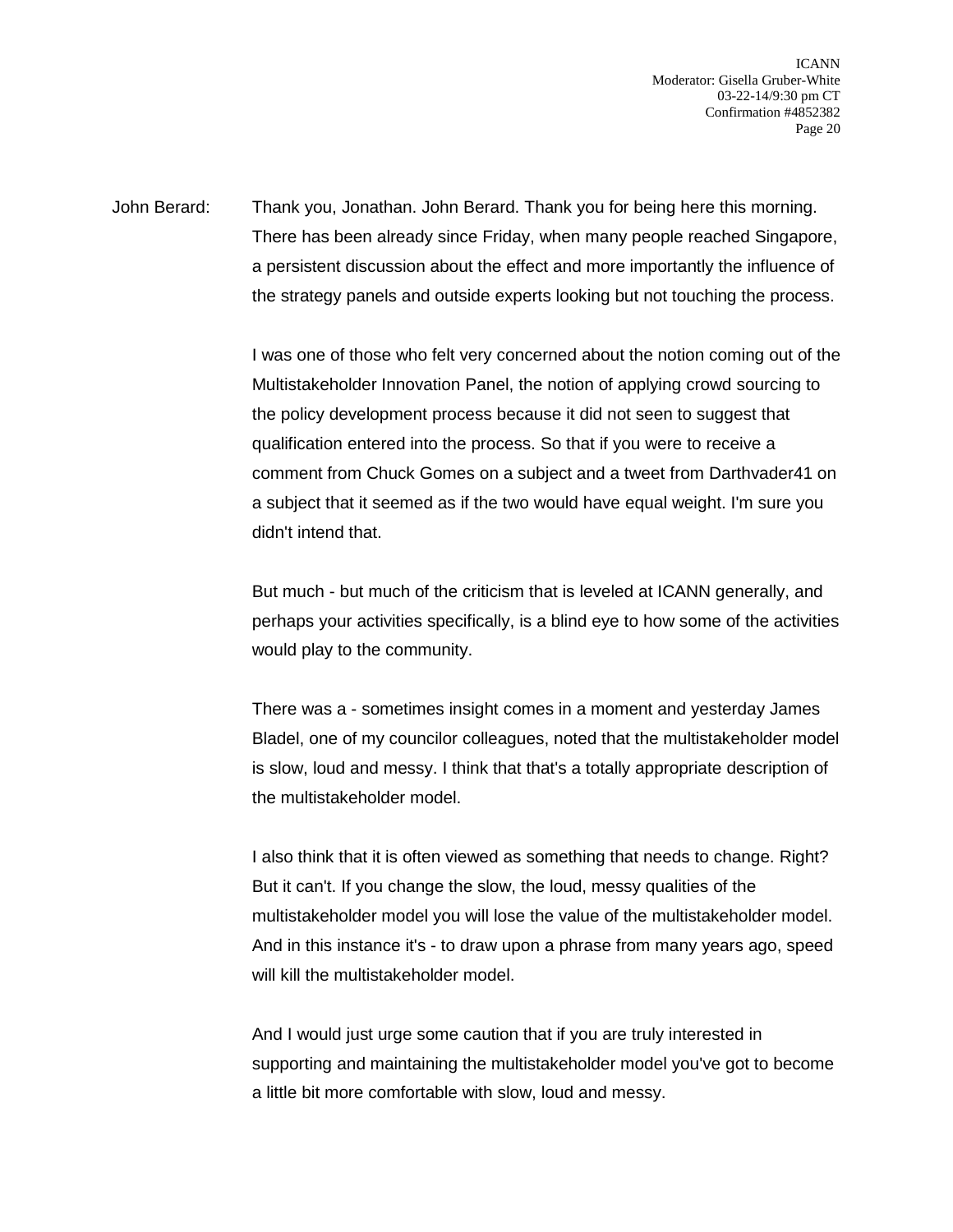Theresa Swinehart: I think your description of the multistakeholder model is well said. And I think we have - there's various interpretations of multistakeholder models and how it's being used in different foras. There's IETF has its multistakeholder model and its input mechanisms and all of that. And I think we have - they're not easy; you're absolutely right. They're not easy processes. And they're not easy models. And they take some time.

> And I think one of the - this is just a personal observation - one of the things that I think is incredibly valuable about these kinds of models is new ideas and some work and some don't work. And one has the ability to share the views, whichever mechanism it might be and also to disregard them and say no, that's not good; that's not going to work.

> So that I think, you know, there's plusses and minuses of multistakeholder models and there's different variants of them that are used in different forums obviously. And you're absolutely right, patients and time, you know, are important to be taken into account in those so.

Jonathan Robinson: Thanks both. Just to let everyone know where we're at we've got about 10 minutes left and currently three questions in the queue led by Kristina.

Kristina Rosette: Kristina Rosette. First, I'd like to just follow up on a point that Chuck had made. I had not had the opportunity to read the panel reports but I figured with 22 hours of flying time ahead of me that was going to be a really good opportunity.

> And setting aside the fact that there was report that in particular that kept putting me to sleep, I could not make it through those reports in that 22 hour period.

And if I'm somebody who's interested in this issue who cares about the issue, has an interest in what happens to the outcomes and I still couldn't find the 25 or 26 hours to plow through them in a meaningful way I think there needs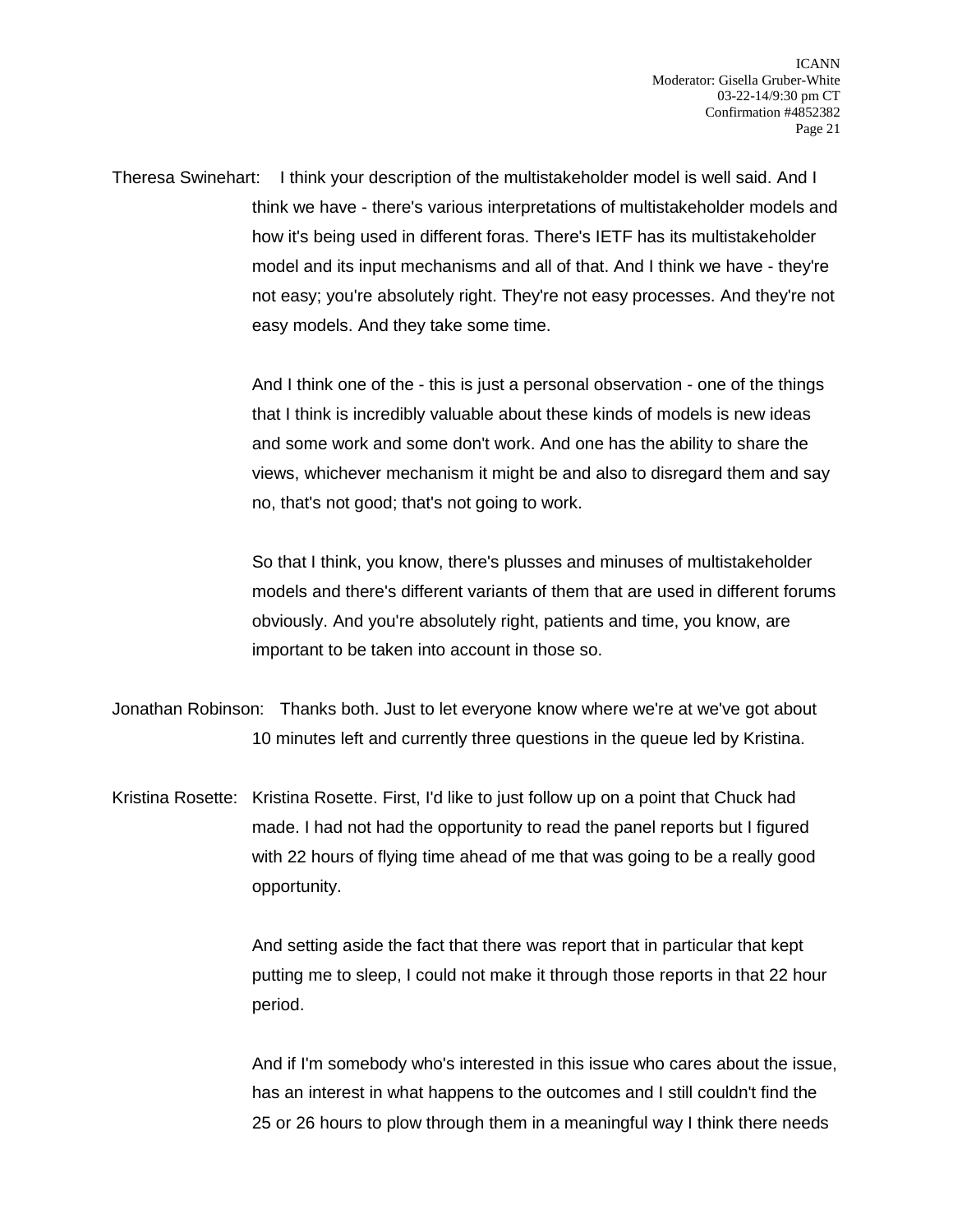to be an adjustment in the expectations of ICANN as to what type of input they're going to receive, how much and from whom.

If you want to perhaps make it easier one thing you could do is set up kind of similar to what was done for the draft Applicant Guidebook, where you took instead of having different modules of the Guidebook to provide comment on, take each panel, break each recommendation down into a three sentence summary of what it is and then provide an opportunity for people to report. That might be the most realistic way that you're going to get any meaningful volume of public comment.

Second, I had a question about the timing of the publication of the final draft strategic plan. I went and looked at the blog post that you mentioned it - and you've indicated that the strategy panel reports public comment is open until April 30. But the blog indicates that the final draft strategic plan is going to be published before that date.

So either that's not correct in which case I think it's helpful to the community to have a better idea as to when that plan is going to be provided, or it is correct in which case our input on the panel recommendations doesn't really matter, so you should just tell us that and we won't waste our time.

Theresa Swinehart: Thanks for finding that. I'll check on that.

Kristina Rosette: All right thanks.

Jonathan Robinson: Okay, Klaus.

Klaus Stoll: Thank you. Thank you, Theresa. I want to come back to a little bit what Marilyn, Sam and Mikey said. So a little bit from the perspective of the Non Commercial Stakeholder Groups, we've got a lot of stakeholders now pounding at the door. And it is, for example, the pounding of the door of NPOC and others and they want to get in.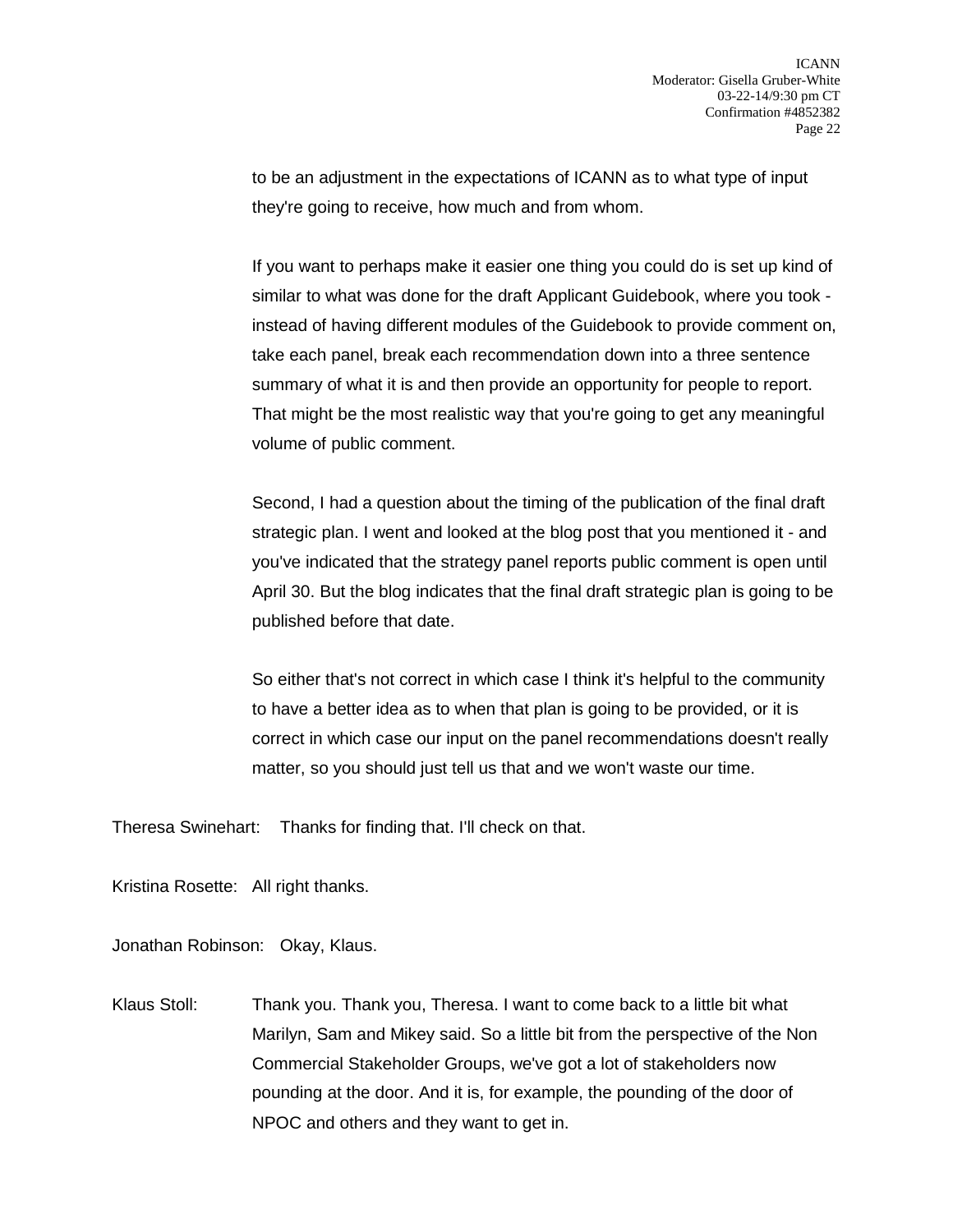And the problem is that, for example, I'm not clear - it's clear we have to have a process and I agree with that. But we also need to have the way the resources to let these people in. And we have to make sure that we have the ability to listen to these people and to let them participate.

And all I'm asking for is really please let's have speed at the same time clarity and at the same time transparency. I think, for example, from our group, from NPOC and other able groups there is a lot, a lot, a lot of resources and there are a lot of abilities.

What I'm not clear about is - I feel like somebody pushing me through the door and I'm hanging there and I don't know how do I finance it, how do I organize it, how do I do it? I've got requests for dozens of workshops and contributions but I don't have seriously no idea how to get them in.

Because what the expectation is everybody says, okay, I want to be in. But how do we do it? Thank you.

- Theresa Swinehart: So maybe we could all brainstorm together on how we might fall for that because I think we do - we do need to find ways to make it easier for people to engage and contribute to things.
- Klaus Stoll: Let's brainstorm as quickly as possible because seriously, guys, a lot of pressure in the back and we need to get some answers very quickly.

Jonathan Robinson: Thanks, Klaus. Avri.

Avri Doria: Thank you. Thank you, Theresa. First I wanted to thank you for sort of giving us the indicator on the strategy panels that it basically was a bunch of ideas that we could use or lose as the community wished. And I think that that's a very important indicator for us to have been given.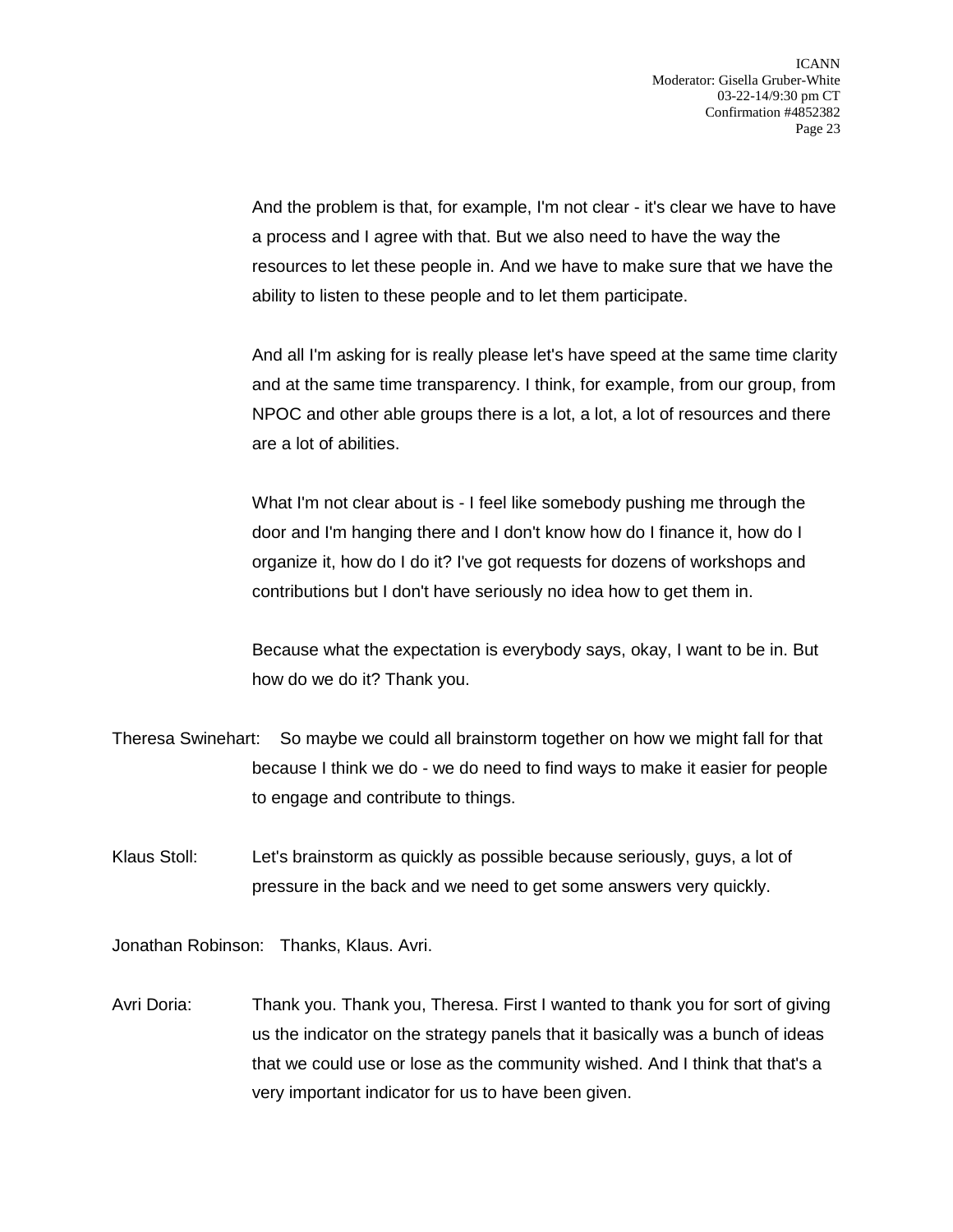In terms of now moving forward with the multistakeholder process I feel like I'm sort of caught in a very funny contradiction in that in the last session when we were talking about the new gTLD process and all that had gone on we pretty much had a sense that it wasn't working here.

Then we come to this talk with you and we've got a lot of feeling of the promise of how we can make it work to resolve that. And I'm not sure that I see the continuity between the two other than sure, we can trust you. But that puts a lot of trust and weight on your shoulders. And I'm not quite sure I understand that.

So that's a problem I'm having in terms of, yeah, we can do a lot as the community. We can send lots of stuff from the bottom up to the Board. And then the Board sort of turns to Staff and say, okay, you know, here. Just like the strategy panels, here's some advice and recommendations from the community that you can use or lose as, you know, as you please.

And that's sort of the sense that we had from the previous discussion of new gTLDs. So I'm not quite sure how we bridge the reality of where we've gotten to with our stakeholder process that we value a lot going forward.

The other thing I wanted to ask is - and you and I had a brief conversation about this before is we've talked a lot about how we, as a multistakeholder community, are going to do all this. And I'm just wondering what the mechanisms are for bringing in the larger multistakeholder, you know, community into all of this.

You know, we've looked at a schedule that sort of says we do this at ICANN, we do this at ICANN, we do this at ICANN. And yet we have a whole set of events in Internet governance 2014 and 2015 that have nothing to do with ICANN meetings.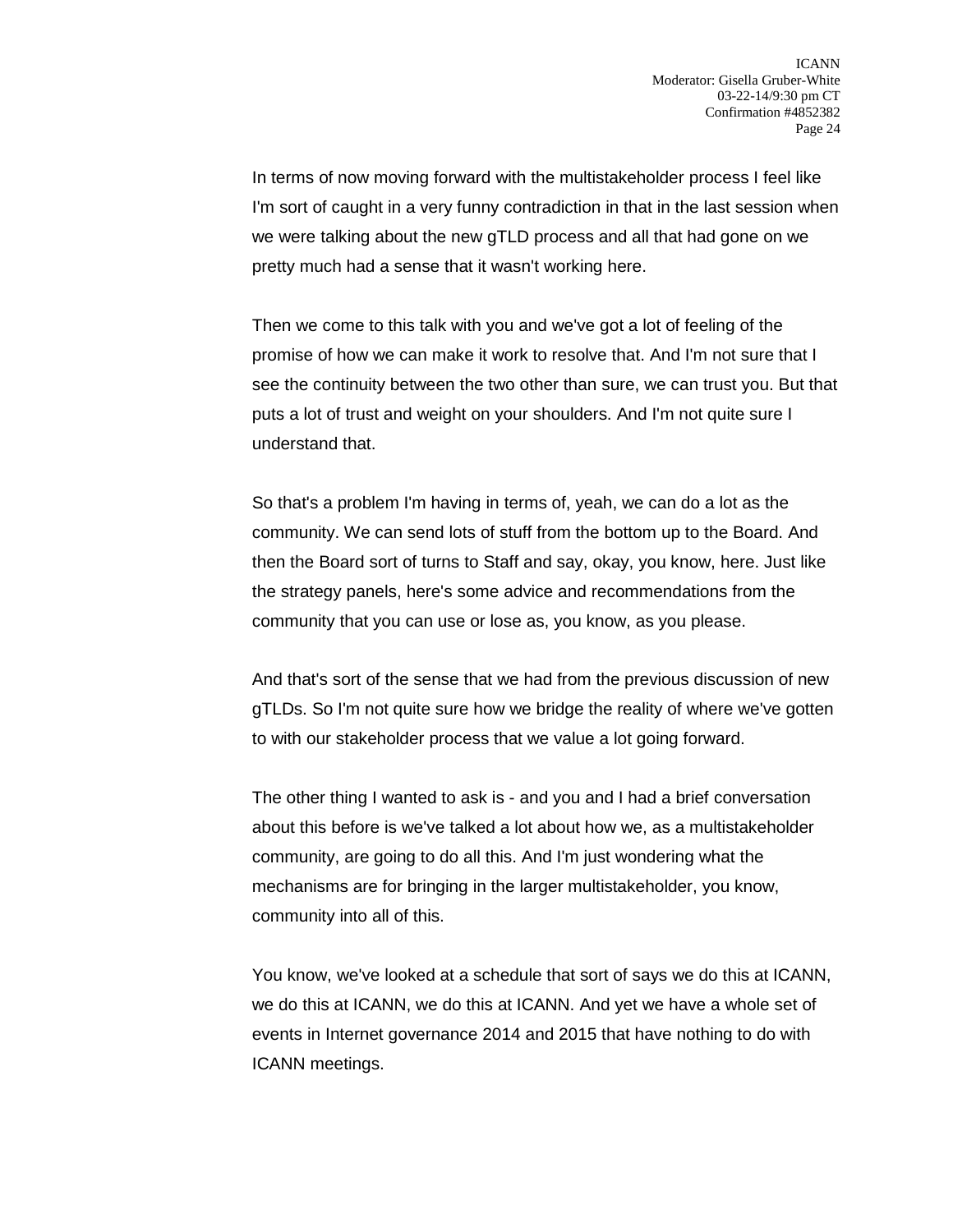And so I'm wondering what kind of mechanisms can we create that sort of brings in the rest of the multistakeholder world into - and fuses it to our small community so that we get something that the greater community, those that have been beating up on NTIA about IANA finds something acceptable that we do. Thanks.

Theresa Swinehart: And you raise two really good points, Avri. The first one, to your first point, unfortunately I couldn't fit it in the session beforehand and so I maybe thinking in a bit of a disconnect. And it's something I've been thinking about for a while, operationalizing multistakeholder is hard. Having a multistakeholder process is hard. And then operationalizing elements that come out of that are equally hard.

> I don't know whether that goes to the first point but, you know, I think that, you know, as this all evolves we all have lessons that we can learn and share and figure out how to make things work better so I don't know how that answers or doesn't answer the first point that you were making.

But I do find that not only are some of the dialogues in multistakeholder processes, you know, they're open, they're transparent, they're messy, one argues, one has different views and then, you know, and sort of builds a conversation.

But I think also the unique factor of it is, is that anybody can participate and so that's an important attribute. But again when you start operationalizing things that also gets hard because one has to bring in that consensus.

On this other question of how do we bring in the broader community, so in relation specifically to the process for the IANA transition part the dates that have been indicated in the process are actually just sort of milestones or key sort of events, right, in the context that ICANN had been asked to facilitate this with the other affected parties.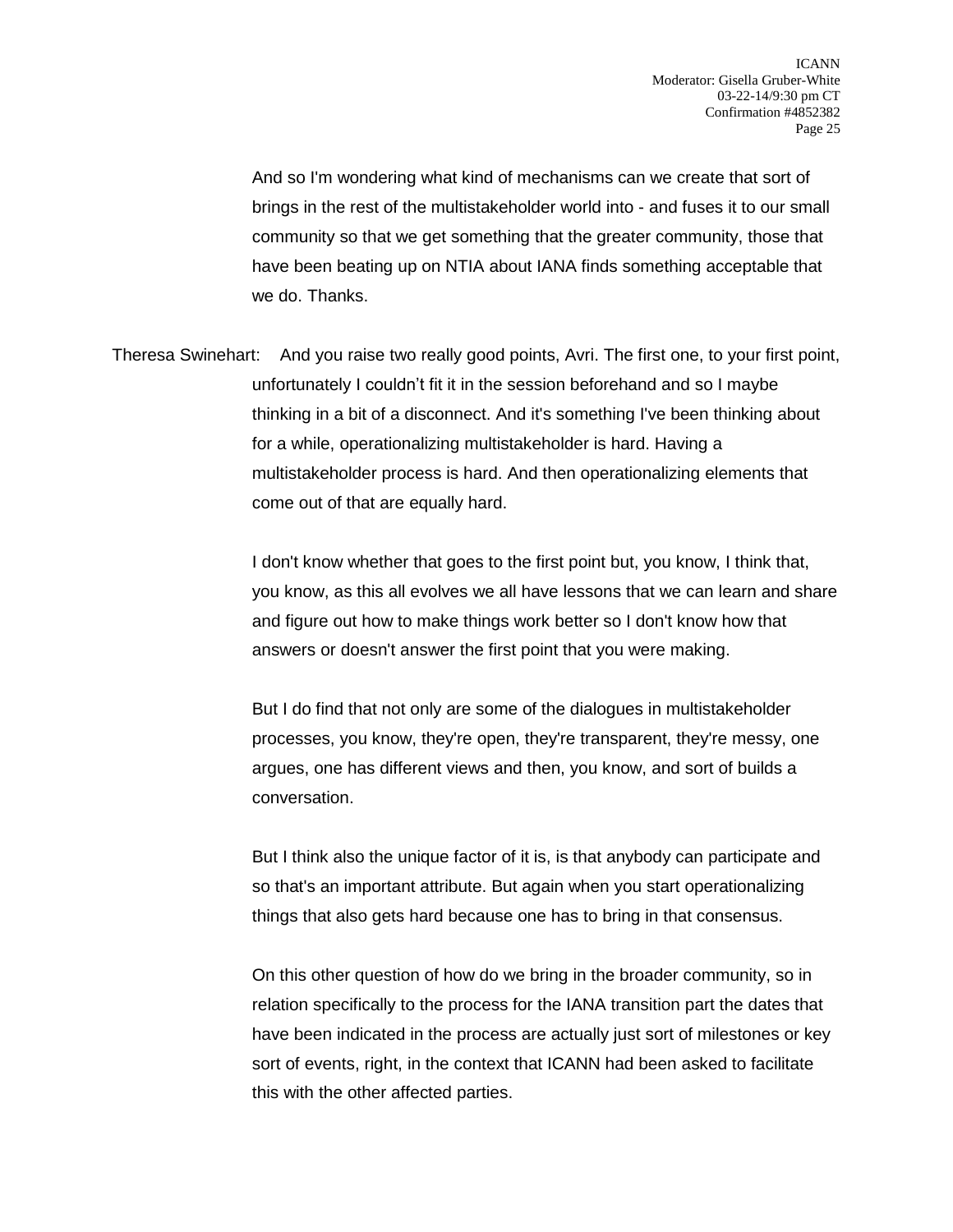But there's obviously going to be a lot of other dialogues that are happening. I mean, the Regional Internet Registries have their meetings in the regions, the CCs have their regional meetings so they just don't meet at the ccNSO meeting, they also meet in their regions along with the RIRs and others.

So that's going to have to be an important way to also get the input but also it could very well be that some of these other initiatives around the broader Internet governance may ask that there's also consultations held there and so finding a way as we identify the right process to ensure that that reaches them.

On then to broader community overall, I don't have the answer yet, when we talk about nonspecific process issues that we're not dealing with. But I think it's worth brainstorming about because I think there's a lot of good things and lessons learned, you know, from different elements of the ICANN process that might be relevant for those so maybe that's worth a little time in the bar with a bunch of people and brainstorming a little bit.

Jonathan Robinson: Thanks, Theresa. I know you have to be somewhere at 11:30.

Theresa Swinehart: I do.

Jonathan Robinson: So, yeah.

((Crosstalk))

Theresa Swinehart: And what time is it?

Jonathan Robinson: It's coming up a bit on 11:30 so, I mean, we've got one last question, can you...

Theresa Swinehart: One last question.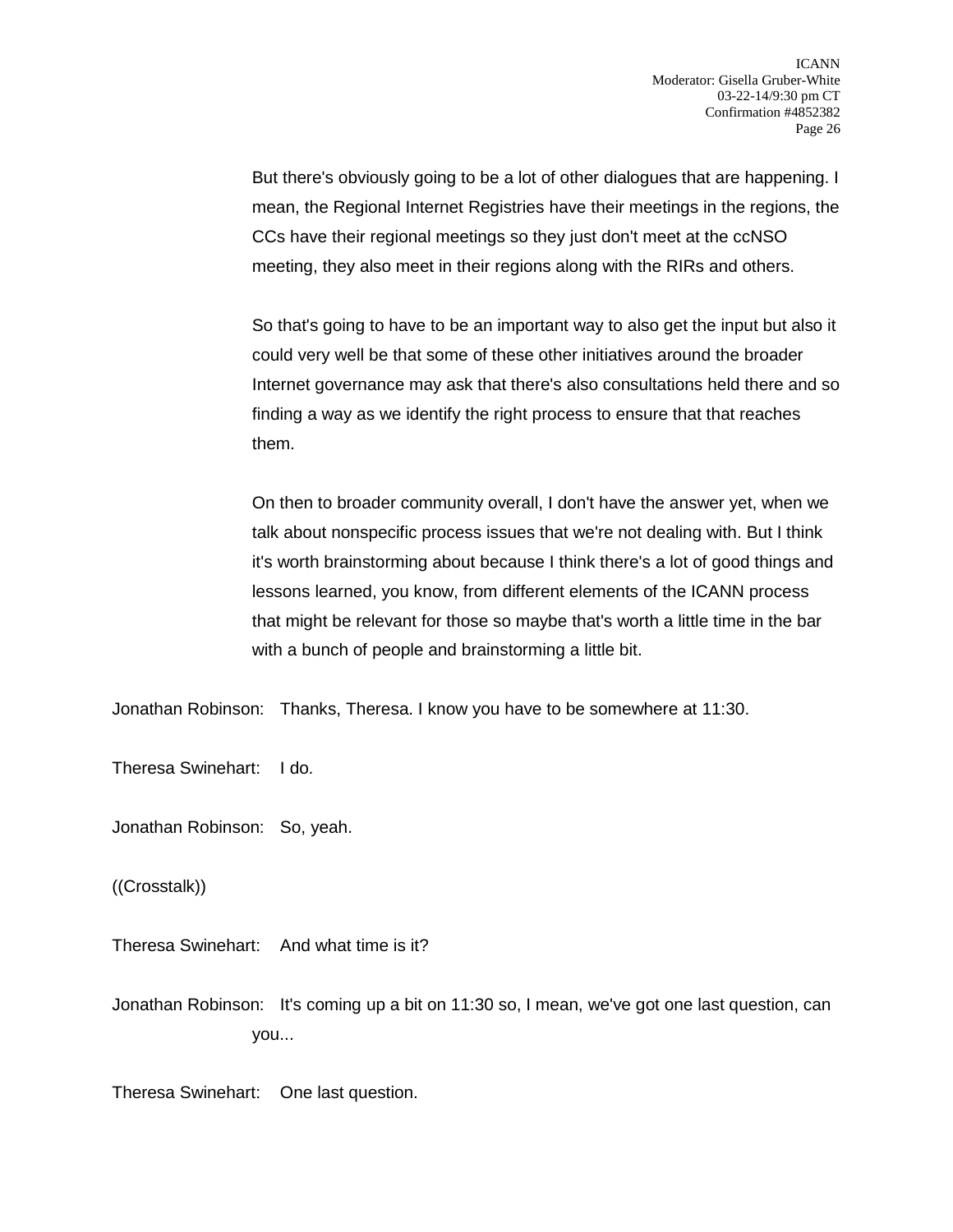Jonathan Robinson: Okay great, if you can make it as brief as possible please?

James Bladel: I'll make it very brief if I can. A lot of what I would say has already been said at the table and elsewhere. I'll leave with kind of two brief points or questions. One is I think that there is - it's not clear what the role of the existing multistakeholder groups is in advancing the multistakeholder model.

> I think it needs to be much more clear. It's my belief that the existing multistakeholder groups should be where the new stakeholders who are showing up should be directed. And I'm concerned that the global stakeholder engagement and the strat panel on multistakeholder innovation didn't really say a lot about energizing the existing multistakeholder structure.

> So my question is, what can ICANN do to support the existing multistakeholder structures better in terms of financial support, in terms of staff support, in terms of support for outreach and intake? I think we're struggling with all of these things with very limited resources in spite of some people on the outside who believe we have boundless resources.

And that's really - I think really my only main point is to - that this should be the place where multistakeholderism takes place, this and the ALAC and the SSAC and other ACs and Os and that we need the support to make it happen because we're not - we're running on fumes in a lot of ways both personally and financially so we need more. Thank you.

Theresa Swinehart: Thank you. Thanks. I'll take that back.

Jonathan Robinson: Okay great. Thank you very much, Theresa. Thanks for taking the time for us and for stretching it a little, really appreciate you coming and listening and sharing your thoughts with us.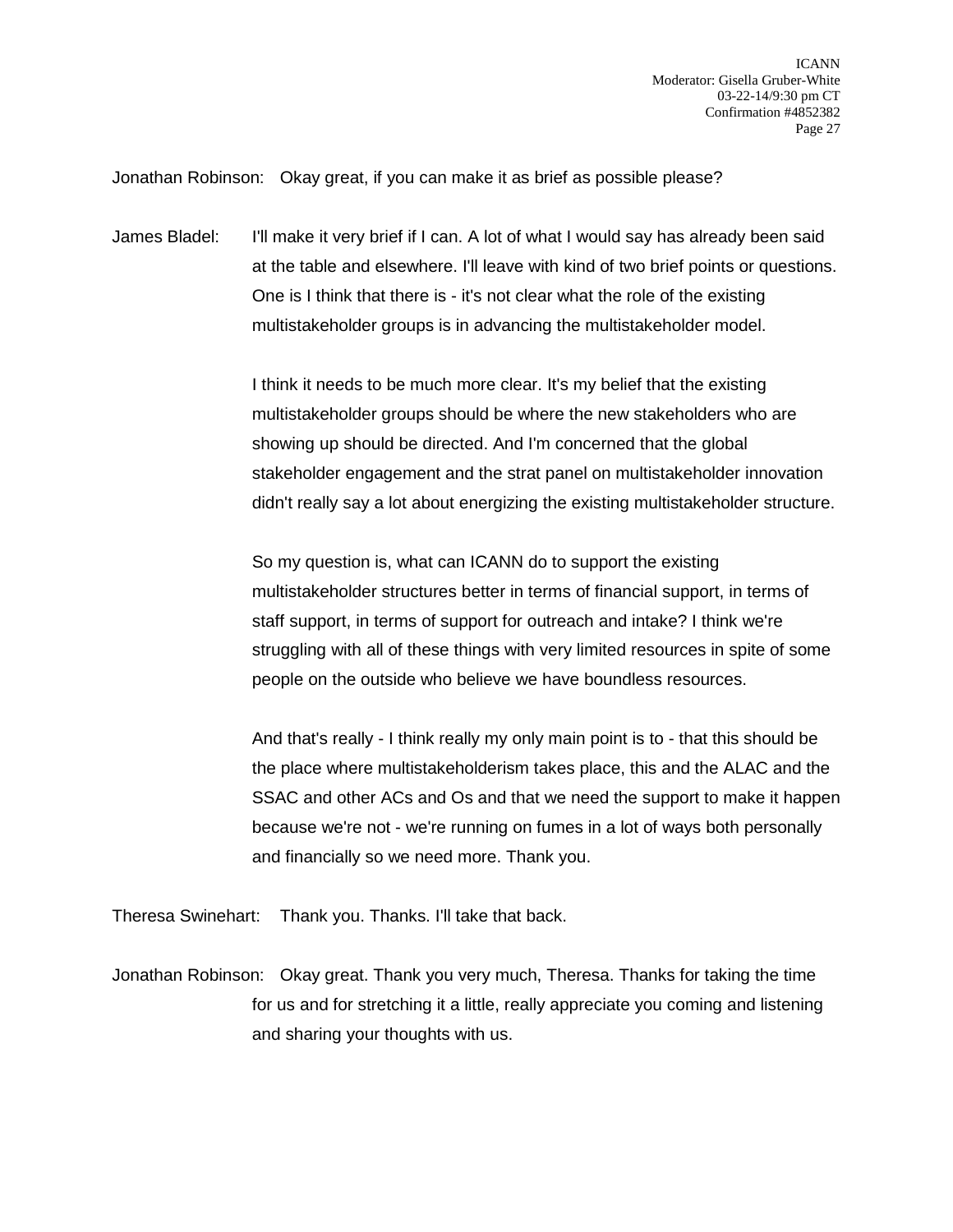Theresa Swinehart: And thanks for being patient with my slight delay of arrival. One thing that - and maybe I can just tee this up for London. It's not a work product, it's not anything more.

> But I'm interested in sort of starting a conversation also where from a strategy standpoint, right, and this is not for a strategic plan issue, this is not anything - this is just a - maybe 5 minutes at the London meeting to talk a little bit about from your perspective what are some ideas just to look at, you know, where the GNSO could, you know, wants to be in 5 years or how things are evolving or ideas around going to the point, you know, how does one share the multistakeholder experience with the broader community?

> What are some of the really valuable lessons learned of the GNSO that can be shared more broadly? You know, maybe just some ideas that might have been percolating in the context of discussions that, you know, members might have had in different places. Just a brainstorming just of ideas. It's nothing in particular, it's not a, you know, conclusive in any way. But I'd really love to engage in sort of just a two-way dialogue not specifically on what, you know, ICANN staff is doing but also, you know, what individuals - what you're thinking about.

And, you know, part of it's - you know, I deal with the strategy part of the organization but strategy is not in one department, it's holistic and it's inclusive. And so I enjoy a dialogue around some things there.

Jonathan Robinson: That's a very helpful and interesting suggestion. I mean, I think in - I've heard people talk about the budget slightly controversy that there's been some point of transition before getting into a strategic plan. And I think in some ways there's an analogy here. We've done some work to get things going smoothly and stably operationally but I think it's time to move into where might we be in 5 years so that's a...